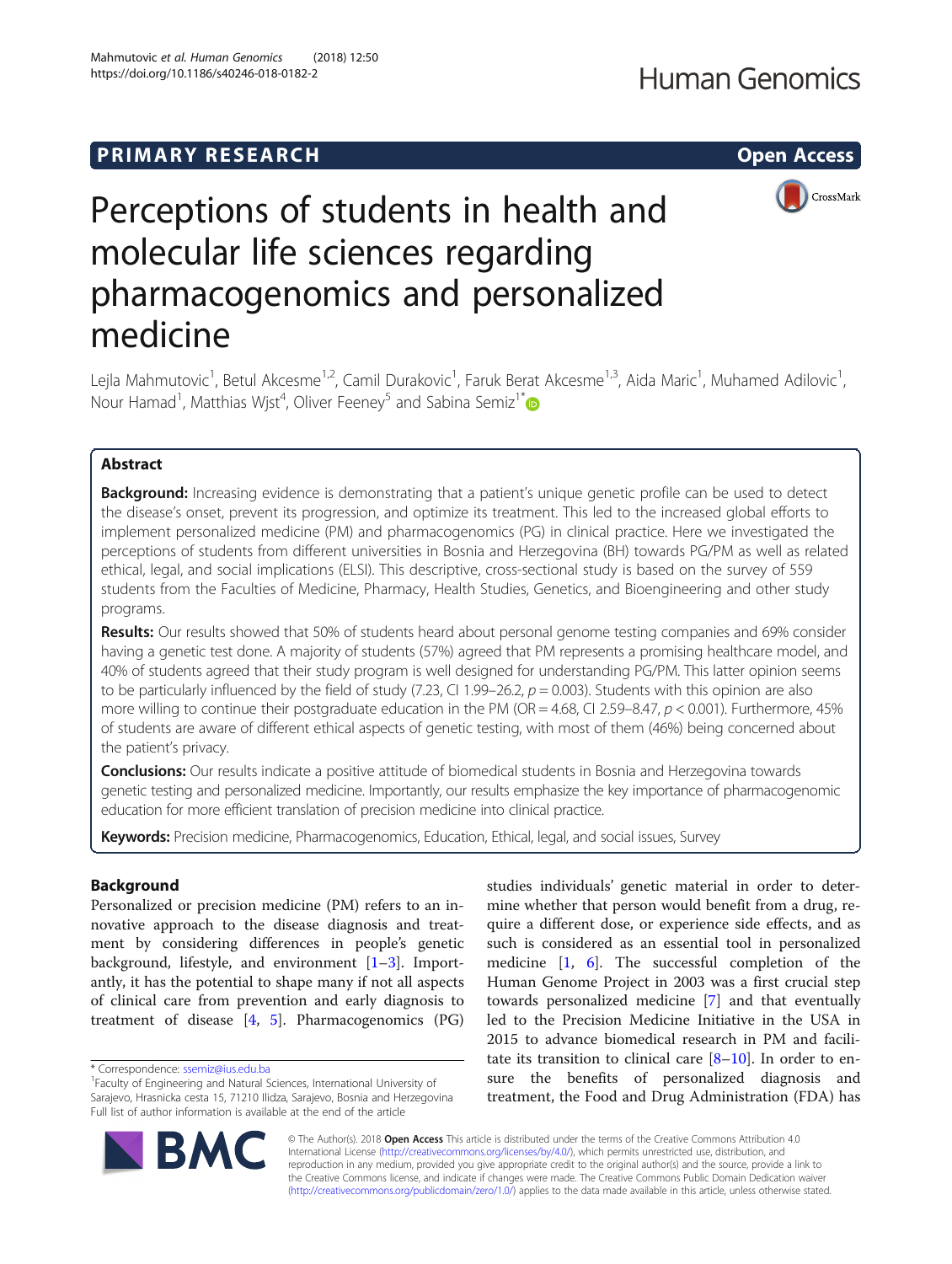listed about 140 drugs with pharmacogenetic/pharmacogenomic (PG) information included in their labeling [[9](#page-13-0), [11](#page-13-0)]. Importantly, the identification of genetic variants by PG tests increases the prediction regarding drug efficacy and adverse reactions [\[10,](#page-13-0) [12](#page-13-0), [13](#page-13-0)]. The guidelines provided by the Pharmacogenomics Knowledgebase (PharmGKB at <https://www.pharmgkb.org>/) and the Clinical Pharmacogenomics Implementation Consortium (CPIC at [https://](https://cpicpgx.org) [cpicpgx.org/](https://cpicpgx.org)) are important educational and clinical resources for the healthcare professionals interested in introducing PG tests in their patient care.

Previous studies have shown that many physicians and pharmacists have positive attitudes towards the clinical application(s) of PG/PM  $[14, 15]$  $[14, 15]$  $[14, 15]$  $[14, 15]$  $[14, 15]$ . However, it appears that an inadequate knowledge and experience among some physicians and other healthcare professionals are the key drawbacks in more efficient clinical application of pharmacogenomics [\[14,](#page-13-0) [16](#page-13-0)–[18\]](#page-13-0), suggesting that it would be pertinent to introduce more PG topics in their professional education.

There are also many additional challenges that have to be addressed in order to facilitate its broader clinical implementation [[19](#page-13-0)–[21](#page-13-0)]. For example, the ethical, legal, and social implications (ELSI) of personalized medicine, such as informed consent, patient privacy, confidentiality, safety monitoring, reporting of adverse events, patient-centered practices, and other potential conflicting interests, have been addressed in existing bioethical analyses [[20](#page-13-0), [22](#page-13-0)–[24](#page-13-0)]. However, further ethical implications associated with personalized medicine are emerging, for example, where it can be observed that different ethnicities may have different response to drugs [\[25](#page-13-0)–[27](#page-13-0)]. Furthermore, some bioethicists are also concerned about the increased trend of human genome sequencing, processing, and storing of databases, private genetic bio/databanks, as well as about the increasingly popular direct-to-consumer (DTC) genetic tests, incidental (unsolicited) non-PG findings, potential health disparities, and other socioeconomic barriers in a broad PG application [\[28](#page-13-0)–[32\]](#page-13-0).

It is also important to mention here an issue which is often overlooked and that is of the fairness (or lack thereof) related to how the benefits of pharmacogenetic research, such as an increasing number of genomic advances relevant to disease prevention, diagnosis, and treatment [\[3](#page-13-0)] together with the decreasing costs of genetic testing [\[33](#page-13-0)], are currently being shared at the global level. A recent study performed by Manolio et al. [[34](#page-13-0)] identified the major barriers to global implementation of genomic medicine, including high costs and/or lack of reimbursement and limited access to reliable standardized genotyping or sequencing platforms. Previous studies concluded that countries with limited research sources should have a chance to also express their opinions in making global decisions regarding public access and benefits from the commercialized products, such as (pharmaco) genetic tests [\[35\]](#page-13-0). Transnational collaboration through the large research consortia and sharing information in the areas of health information technology, pharmacogenomics, education, professional development, and policy and regulatory issues seems to be pertinent for the future efficient clinical implementation of personalized medicine at the global level [\[34](#page-13-0)]. Increasing evidence is demonstrating different views and attitudes regarding PG testing, including patients' concerns about privacy, discrimination, quality of care, and value of the relationship between patient and physician [\[32](#page-13-0)]. Recently, several survey-based studies have been performed in order to assess the knowledge and awareness of health science students in the area of pharmacogenomics, personalized medicine, and bioethics [[36](#page-13-0)–[39](#page-13-0)]. Results of these studies demonstrated that health science students' knowledge and appreciation of PG is very important for optimal patient care. They should have the necessary skills and knowledge to make more rational therapy decisions based on patients' genetic information [[38\]](#page-13-0).Thus, education and raising awareness of biomedical students are of key importance for the future practice of precision medicine.

More than a decade ago, the International Society of Pharmacogenomics proposed recommendations regarding PG education standards to the medical, pharmacy, and health schools globally [\[40\]](#page-13-0). Consequently, many medical and pharmacy schools around Europe adopted these recommendations and included PG topics in their curricula [[41](#page-13-0)–[45\]](#page-13-0), while only a few programs have been evaluated.

This is the first study of students' perception of pharmacogenomics in Bosnia and Herzegovina (BH). Although there are a few pharmacogenetic studies that have been performed in BH [\[46](#page-13-0)–[50\]](#page-13-0), an inadequate understanding of pharmacogenomics, expertise, and limited resources of the healthcare system in this middle-income country appears to represent the major challenges in clinical application of PG. Since the views of BH students have not been investigated yet on this topic, it is pertinent to understand the current status and needs for pharmacogenomic education in order to develop appropriate educational and training programs among professionals and students in health and molecular life sciences. Here we investigate the awareness and attitudes of health science (medical, pharmacy, health studies) and molecular life science (genetics and bioengineering) students in BH towards genetic testing, pharmacogenomics, and personalized medicine. As a second outcome, different ethical, legal, and social issues (ELSI) of personalized treatment have been also investigated. While health and molecular life science university students are not representative of the population as a whole, given their roles as the future medical doctors,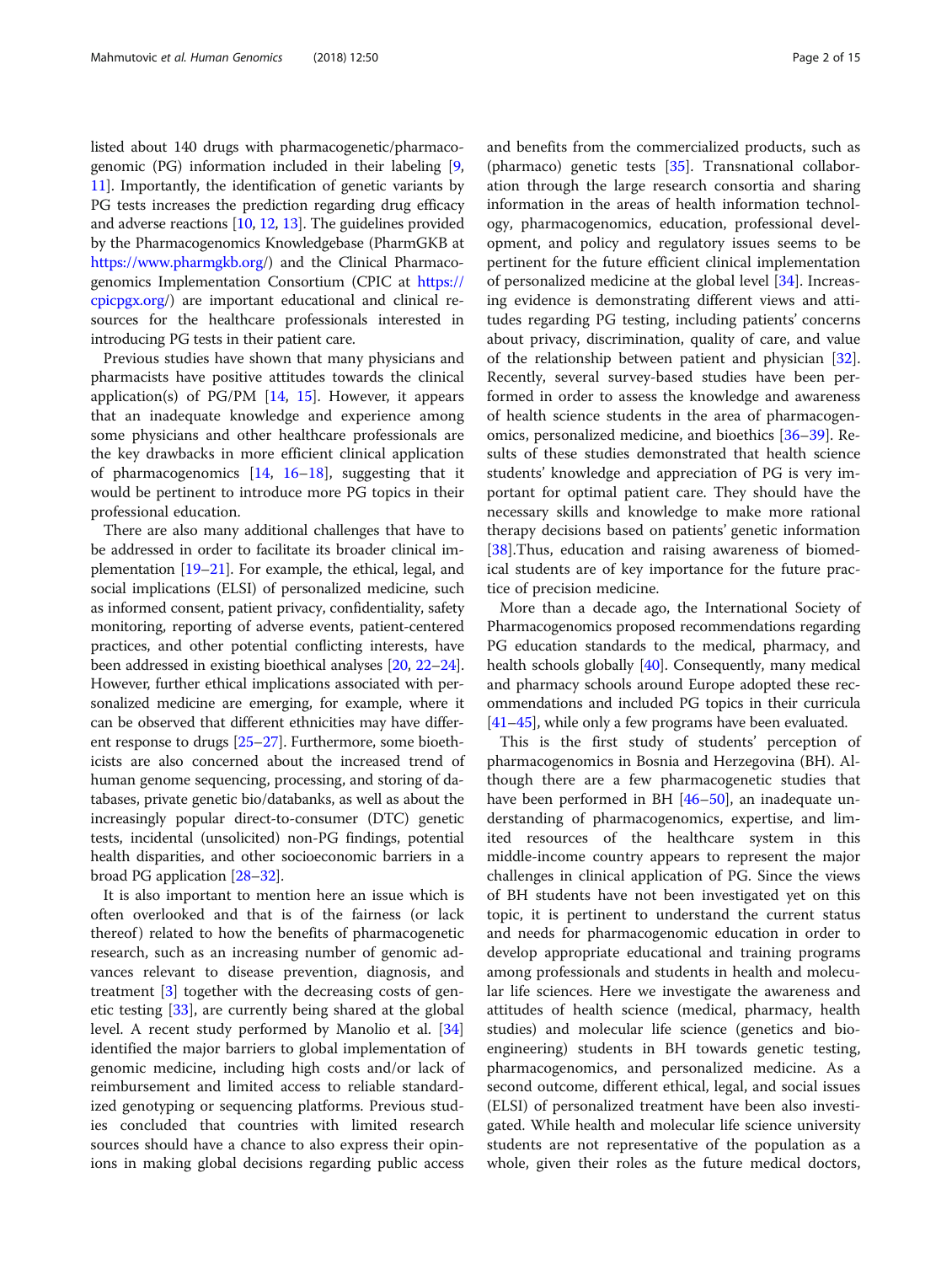nurses, pharmacists, and other health care professionals in BH society, it is important to capture their views.

#### Methods

This descriptive, cross-sectional study was done using online and hard copy questionnaires (survey is accessible as Additional file [1](#page-12-0)) between the second and eighth week of the spring semester in February and March 2016. Surveys were distributed by the teachers during a class or they were accessed online. Eligible participants included current students from several universities in Bosnia and Herzegovina (BH) located in four different cities, including Sarajevo, Tuzla, Mostar, and Bihac. The total number of 559 students participating in the survey involved students from the Faculty of Pharmacy, Faculty of Medicine, Faculty of Health Studies (FHS), Genetics and Bioengineering (GBE), as well as students from other non-health science (HS) and non-molecular life science (MLS)-related faculties.

The survey consisted of four clusters from a total of 33 questions on the following: (i) demographic and professional characteristics of the participants, (ii) participants' diseases and treatment, (iii) awareness and attitudes towards genetic testing and personalized medicine approach, and (iv) challenges towards genetic tests, PG, and its clinical application. Key definitions of genetic testing, personalized medicine, and pharmacogenomic/pharmacogenetic test were provided to the participants in the instruction section of the survey. All survey questions were consistent across all participating faculties. The survey included yes/no/I do not know (not sure) questions. In addition, the survey asked for levels of agreement with various statements using a Likert scale (i.e., agree, disagree, no opinion, neutral) and also offered multiple choice questions. Before being sent to students for the study, this questionnaire was reviewed by three experts from various backgrounds (clinical genetics, genomics, genetic counseling, genetic education, ethics, and social sciences). Along with the survey, an introductory cover page was attached describing the purpose and objectives of the study and inviting the students to participate in the study. Participants were assured their identity and all data are confidential. Participation was voluntary, and the study was approved by the Ethical Committee of the International University of Sarajevo.

#### Statistical analysis

All categorical variables including participants' demographics, professional information, and answers to questions regarding the perceptions about PG and PM were expressed as frequencies and percentages. Descriptive analysis was performed by using chi-square test and ANOVA for categorical variables. In addition, the binary logistic regression was performed in order to assess association between question of interest and hypothetically related covariates, while adjusting for age, gender, and level of education. In model I, we present this association prior to adjustment; in model II, we analyzed this association adjusted for age and gender, while model III additionally included an adjustment for the level of education. Odds ratio (OR) and corresponding 95% confidence intervals (CI) were computed, using a significance level of 5% for all statistical tests. Statistical analysis was performed by using IBM Statistical Package for Social Sciences (IBM SPSS®23).

### Results

#### Participants' characteristics

Table [1](#page-3-0) summarizes the students' demographics characteristics and professional information. The response rate was calculated for all students who completed the survey  $(N = 559, 10\%$  response rate), including students from the Faculty of Pharmacy ( $N = 183$ ), students from the Faculty of Medicine ( $N = 158$ ), students from the Faculty of Health Studies  $(N = 64)$ , students from the Genetics and Bioengineering  $(N = 66)$ , and 88 students from other non-HS- and non-MLS-related study programs (architecture; psychology; industrial, mechanical, and electrical engineering; computer sciences; law; political sciences; and visual arts) ( $N = 88$ ). The majority of participants were female (71%) and undergraduate students ( $N = 398, 84\%$ ), while 12%  $(N = 60)$  were attending Master and 3%  $(N = 13)$  PhD programs, with age ranging from 19 to 26 years old (86%).

## Students' attitudes towards pharmacogenetic testing and personalized medicine

Participants' responses to almost all survey questions regarding their awareness and attitudes towards genetic testing, pharmacogenomics, personalized medicine, and corresponding ELSI are shown in the tables, with selected ones that are further elaborated in the discussion. As shown in Table [2](#page-4-0), about 30–40% of participants from medicine, pharmacy, health studies, and genetics and bioengineering experienced that a particular drug did not work for them, while about 15–25% of these students had an adverse drug reaction. When asked about personal genome testing companies, about half of the participants from all HS and MLS faculties responded that they have heard about these companies and the majority of students (69%) showed an interest in having a genetic test done. About 40% of students would also consider contacting a personal genome testing company and ordering a PG test. The majority of students (70%) believe that genes moderately influence their health, with 13% of them thinking that genes completely affect it. When asked would they take the drug if a PG test revealed that prescribed drug would either be ineffective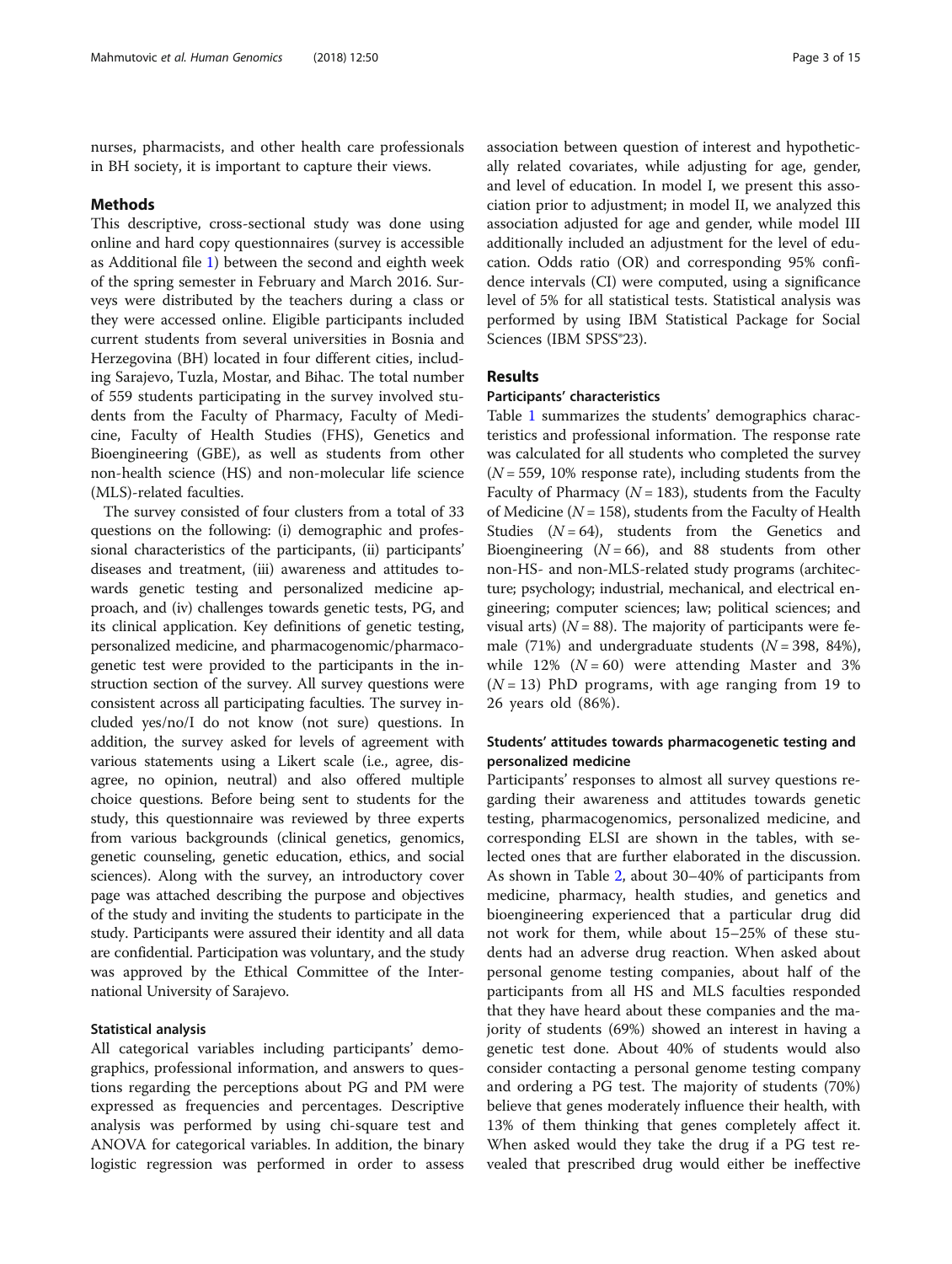|                       | Total        | Faculty of<br>Pharmacy   | Faculty of<br>Medicine   | Genetics and<br>Bioengineering | Faculty of<br>Health Studies | Non-ML&HS<br>faculties   | $p^*$  |
|-----------------------|--------------|--------------------------|--------------------------|--------------------------------|------------------------------|--------------------------|--------|
| Gender                |              |                          |                          |                                |                              |                          |        |
| Male                  | $153 (29)^a$ | 25(15)                   | 46 (29)                  | 16(26)                         | 19 (29)                      | 47 (54)                  | < 0.01 |
| Female                | 382 (71)     | 140 (85)                 | 110(71)                  | 46 (74)                        | 46 (71)                      | 40 (46)                  |        |
| Total                 | 535          | 165                      | 156                      | 62                             | 65                           | 87                       |        |
| Age                   |              |                          |                          |                                |                              |                          |        |
| < 19                  | 37(6.8)      |                          |                          | 19 (30)                        | 10(15)                       | 8(9)                     | < 0.01 |
| $19 - 26$             | 465 (86)     | 141 (85)                 | 154 (97)                 | 44 (70)                        | 54 (82)                      | 72 (82)                  |        |
| $26 - 40$             | 37(6.8)      | 24 (14)                  | 4(2)                     | $\qquad \qquad =$              | 2(3)                         | 7(8)                     |        |
| $41 - 50$             | 1(0.2)       | $\overline{\phantom{0}}$ | $\overline{\phantom{0}}$ | $\overline{\phantom{0}}$       | $\qquad \qquad -$            | 1(1)                     |        |
| $51 - 60$             | 1(0.2)       | 1(1)                     | -                        | $\overline{\phantom{m}}$       | $\overline{\phantom{m}}$     | $\overline{\phantom{m}}$ |        |
| >60                   | 1(0.2)       | $\qquad \qquad -$        | 1(1)                     |                                |                              | -                        |        |
| Total                 | 542          | 166                      | 159                      | 63                             | 66                           | 88                       |        |
| Level of education    |              |                          |                          |                                |                              |                          |        |
| Less than high school | 3(1)         |                          | 1(1)                     |                                |                              | 2(2)                     | < 0.01 |
| <b>BSc</b>            | 398 (84)     | 89 (63)                  | 129 (95)                 | 56 (97)                        | 60 (97)                      | 64 (82)                  |        |
| MSc                   | 60 (12)      | 46 (33)                  | 4(3)                     | 2(3)                           | 2(3)                         | 6(8)                     |        |
| PhD                   | 13(3)        | 6(4)                     | 1(1)                     | $\qquad \qquad \longleftarrow$ | $\qquad \qquad -$            | 6(8)                     |        |
| Total                 | 474          | 141                      | 135                      | 58                             | 62                           | 78                       |        |

<span id="page-3-0"></span>Table 1 Students' demographic characteristics and professional information

ML&HS, Molecular Life and Health Science;

\*Chi-square test, Bonferroni-adjusted  $p$  values

Percentage (%)

or cause severe side effects, about 40% of all students responded that they would accept the test result and take the drug only if the disease might be life-threatening (Table [2\)](#page-4-0). Furthermore, more than half of all students (57%) agreed that personalized medicine represents a promising healthcare model.

The level of awareness about companies offering PG tests appears to be similar between medicine and pharmacy students (not significantly different; see Additional file [2\)](#page-12-0). Students from the Faculty of Health Studies are less aware of genome testing companies than their colleagues from the medicine and pharmacy  $(p = 0.010$  and  $p = 0.025$ , respectively). A significantly lower number of these students agreed that PM represents the new and promising healthcare model as compared to the pharmacy and genetics students ( $p < 0.01$  and  $p = 0.01$ , respectively; Additional file [3](#page-12-0)).

As shown in Table [2,](#page-4-0) respondents from the other non-health and non-molecular life sciences-related studies are generally aware that genes affect their health, and about half of them agree that personalized medicine represents a new and promising healthcare model. Furthermore, the majority of these students (60%) from non-HS and non-MLS faculties would consider having genetic test done to find out what illnesses they might develop in the future. However, their awareness of personal genome testing companies is significantly lower as

compared to their peers from medicine, pharmacy, and genetics  $(p < 0.01, p < 0.01,$  and  $p = 0.02$ , respectively; Additional file [2](#page-12-0)). In addition, as shown in Table [2,](#page-4-0) a lower number of these students (23%) from the non-health and non-molecular life science studies would consider contacting a personal genome testing company to order a PG test, as compared to the number of students from pharmacy (52%), health sciences (44%), and GBE (45%).

Our results of logistic regression analysis, performed to determine which independent variables were the strongest predictors of the specific students' responses, demonstrated belief that genes influence health in moderate to complete extent. Students with this belief would consider having a genetic test done to find out which illnesses they might develop in the future (OR = 3.02, CI 1.16–7.85,  $p = 0.024$ ) (Table [3](#page-5-0)). This association does not appear to be affected by age, gender, and/or levels of education. Furthermore, our results demonstrated that those students who agreed that personalized medicine represents a new and promising healthcare model were also willing to do a genetic test, as compared to those who think the opposite (OR = 3.11, CI 1.60–6.06,  $p = 0.001$ ). In addition, students who are ready to make necessary changes in their lifestyle to reduce disease risk would also consider having a genetic test done to know their genetic tendency to develop a disease  $(OR = 0.198, CI 0.114-$ 0.283,  $p = 0.001$ ). Our results also indicated that students'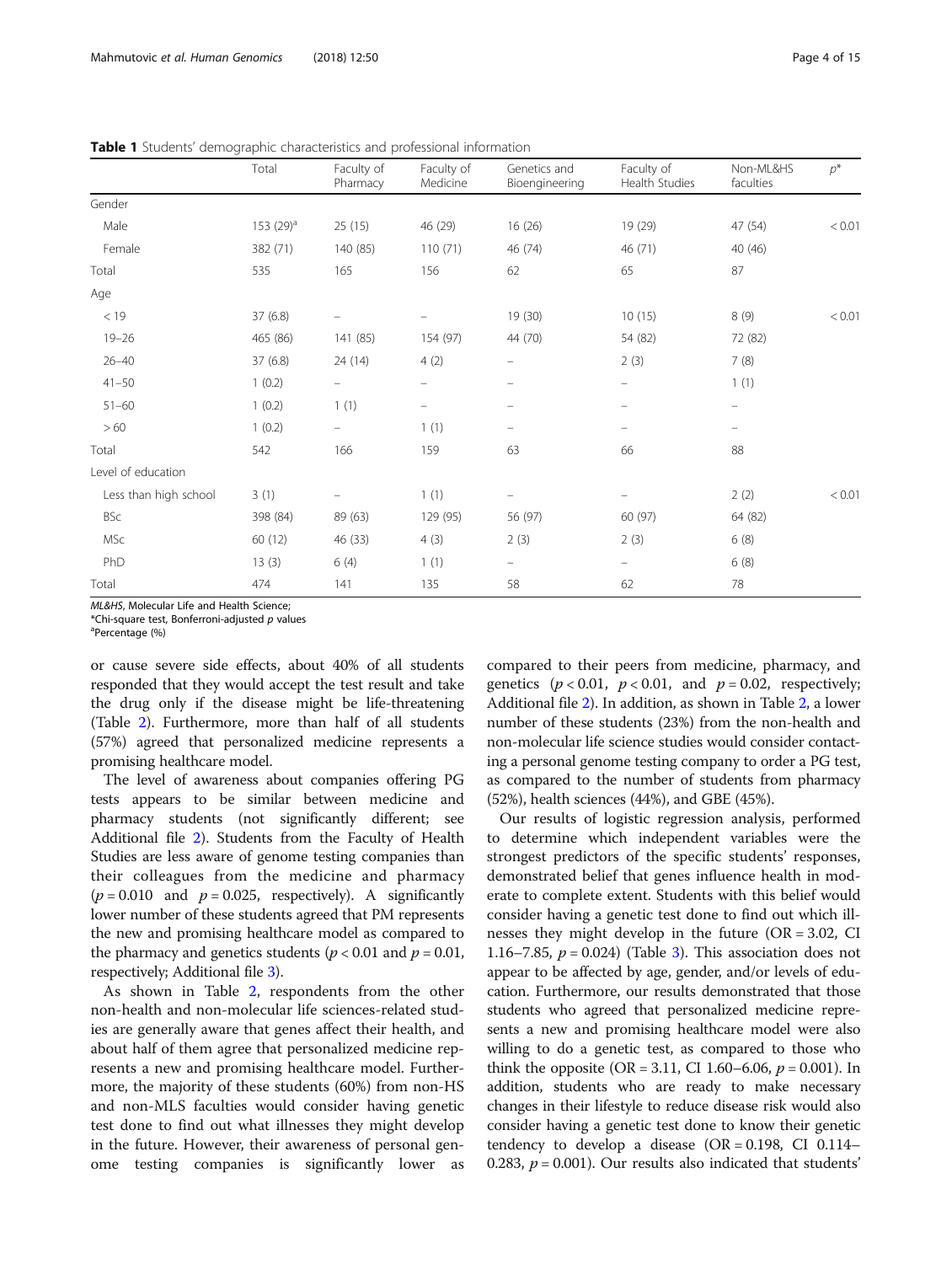## <span id="page-4-0"></span>Table 2 Students' attitudes towards pharmacogenetic testing and personalized medicine

|                                                                                                                                      | Total       | Faculty of<br>Pharmacy | Faculty of<br>Medicine | Genetics<br>and Bioeng. | Faculty of<br>Health Studies | Non-ML&HS<br>faculties | $p^*$  |
|--------------------------------------------------------------------------------------------------------------------------------------|-------------|------------------------|------------------------|-------------------------|------------------------------|------------------------|--------|
| Have you heard about personal genome testing companies?                                                                              |             |                        |                        |                         |                              |                        |        |
| Yes                                                                                                                                  | $271(50)^a$ | 95 (57)                | 101(64)                | 29 (44)                 | 23 (37)                      | 23(27)                 | < 0.01 |
| No                                                                                                                                   | 136 (26)    | 39(23)                 | 26 (16)                | 25 (38)                 | 22 (36)                      | 24 (18)                |        |
| Do not know                                                                                                                          | 131 (24)    | 32 (20)                | 31 (20)                | 12(18)                  | 17(27)                       | 39 (31)                |        |
| Total                                                                                                                                | 538         | 166                    | 158                    | 66                      | 62                           | 86                     |        |
| To what extent do you think genes influence your health?                                                                             |             |                        |                        |                         |                              |                        |        |
| Completely                                                                                                                           | 74 (13)     | 30(18)                 | 18(11)                 | 8(13)                   | 7(11)                        | 11(13)                 | < 0.01 |
| Moderately                                                                                                                           | 375 (69)    | 129 (78)               | 132 (80)               | 43 (68)                 | 36 (56)                      | 35(41)                 |        |
| Not at all                                                                                                                           | 37(7)       | 1(1)                   | 10(6)                  | 4(6)                    | 1(2)                         | 21(24)                 |        |
| Do not know                                                                                                                          | 58 (11)     | 6(3)                   | 5(3)                   | 8 (13%)                 | 20(31)                       | 19(22)                 |        |
| Total                                                                                                                                | 544         | 166                    | 165                    | 63                      | 64                           | 86                     |        |
| Would you consider having a genetic test done to find out what illnesses you might develop in the future?                            |             |                        |                        |                         |                              |                        |        |
| Yes                                                                                                                                  | 374 (69)    | 138 (83)               | 101(64)                | 45 (68)                 | 38 (59)                      | 52 (60)                | < 0.01 |
| No                                                                                                                                   | 110(21)     | 20(12)                 | 36(23)                 | 15(23)                  | 20(31)                       | 19 (22)                |        |
| Not sure                                                                                                                             | 56 (10)     | 8(5)                   | 20 (13)                | 6(9)                    | 6(10)                        | 16(18)                 |        |
| Total                                                                                                                                | 540         | 166                    | 157                    | 66                      | 64                           | 87                     |        |
| Do you agree that personalized medicine represents a new and promising healthcare model?                                             |             |                        |                        |                         |                              |                        |        |
| Agree                                                                                                                                | 295 (57)    | 116 (70)               | 83 (52)                | 31 (74)                 | 24 (37)                      | 41 (48)                | < 0.01 |
| Disagree                                                                                                                             | 62 (12)     | 14(8)                  | 17(11)                 | 1(2)                    | 10(16)                       | 20(23)                 |        |
| Not sure                                                                                                                             | 160(31)     | 37 (22)                | 58 (37)                | 10(24)                  | 30(47)                       | 25 (29)                |        |
| Total                                                                                                                                | 517         | 167                    | 158                    | 42                      | 64                           | 86                     |        |
| Have you ever had an adverse drug reaction?                                                                                          |             |                        |                        |                         |                              |                        |        |
| Yes                                                                                                                                  | 91 (17)     | 41 (25)                | 22(14)                 | 8(13)                   | 10(16)                       | 10(11)                 | < 0.01 |
| <b>No</b>                                                                                                                            | 328 (61)    | 82 (51)                | 112(71)                | 45 (69)                 | 42 (67)                      | 47 (54)                |        |
| Do not know                                                                                                                          | 89 (16)     | 38(23)                 | 20(13)                 | 10(15)                  | 8(13)                        | 13(15)                 |        |
| I have never taken any medication                                                                                                    | 29(6)       | 2(1)                   | 4(2)                   | 2(3)                    | 3(5)                         | 18 (20)                |        |
| Total                                                                                                                                | 537         | 163                    | 158                    | 65                      | 63                           | 88                     |        |
| Have you ever found that a particular drug did not work for you?                                                                     |             |                        |                        |                         |                              |                        |        |
| Yes                                                                                                                                  | 184 (34)    | 67(41)                 | 47 (30)                | 26 (39)                 | 25 (39)                      | 19 (22)                |        |
| No                                                                                                                                   | 226 (42)    | 69 (42)                | 76 (49)                | 25 (38)                 | 25 (39)                      | 31(35)                 |        |
| Do not know                                                                                                                          | 90 (17)     | 27 (16)                | 26 (18)                | 11(17)                  | 7(11)                        | 19 (22)                |        |
| I have never taken any medication                                                                                                    | 37 (6)      | 2(1)                   | 5(3)                   | 4(6)                    | 7(11)                        | 19 (22)                |        |
| Total                                                                                                                                | 537         | 165                    | 154                    | 66                      | 64                           | 88                     |        |
| If a PG test revealed that prescribed drug would either be ineffective or cause severe side effects, would you take the drug anyway? |             |                        |                        |                         |                              |                        |        |
| Take the drug anyway                                                                                                                 | 62 (12)     | 17(10)                 | 38 (23)                | 6(10)                   | 9(14)                        | 2(2)                   | < 0.01 |
| Accept the test result and not take the drug                                                                                         | 117(22)     | 34 (20)                | 27 (16)                | 20 (30)                 | 20 (32)                      | 16 (19)                |        |
| Accept the test result and take the drug only if<br>the disease might be life-threatening                                            | 207 (39)    | 79 (48)                | 61(37)                 | 24 (36)                 | 15(24)                       | 28 (33)                |        |
| Not sure                                                                                                                             | 150 (28)    | 36 (22)                | 39 (24)                | 16(24)                  | 19 (30)                      | 40 (46)                |        |
| Total                                                                                                                                | 536         | 166                    | 165                    | 66                      | 63                           | 66                     |        |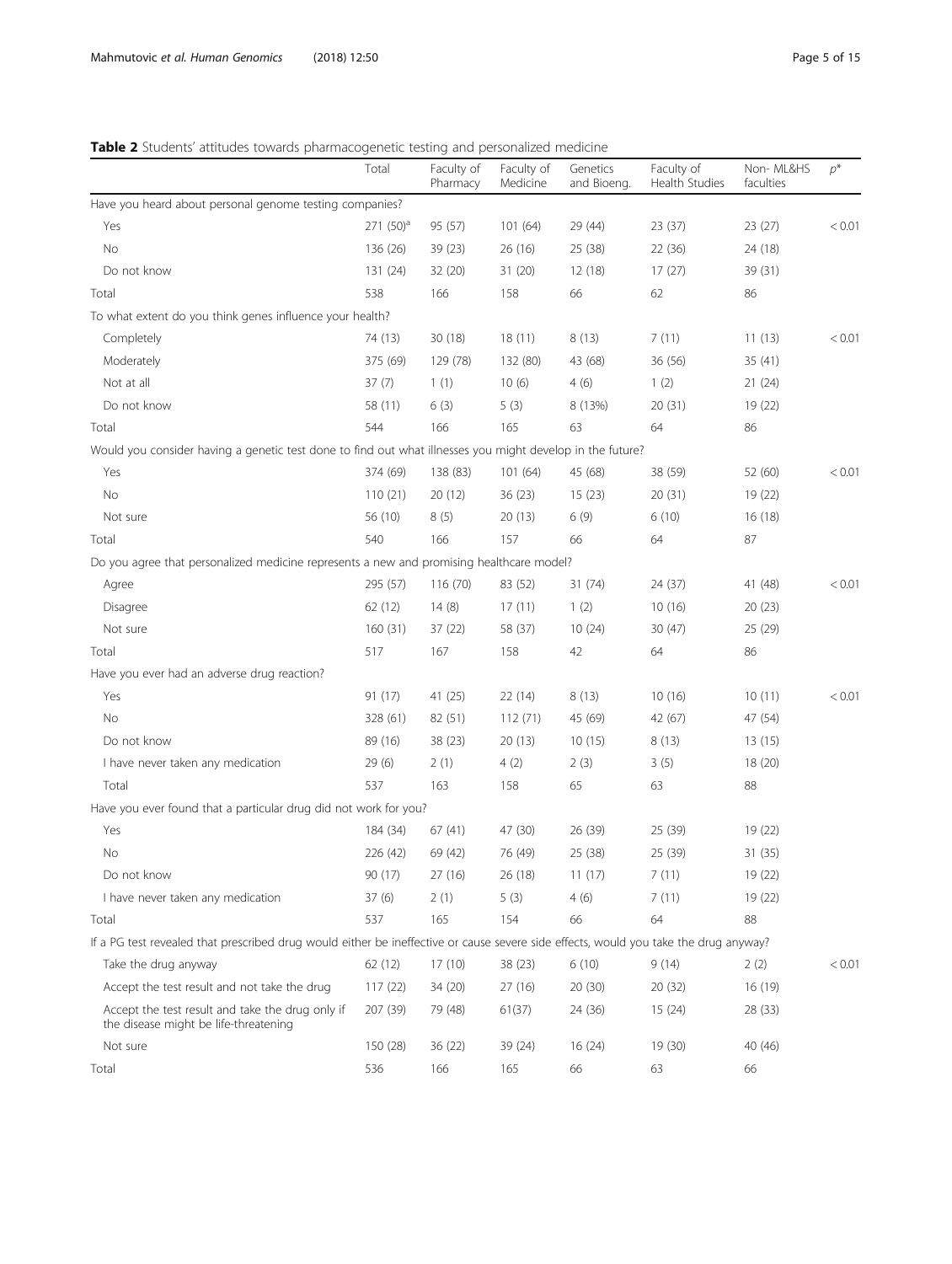<span id="page-5-0"></span>**Table 2** Students' attitudes towards pharmacogenetic testing and personalized medicine (Continued)

|                                                                                                      | Total       | Faculty of<br>Pharmacy | Faculty of<br>Medicine | Genetics<br>and Bioeng. | Faculty of<br>Health Studies | Non-ML&HS<br>faculties | $p^*$ |
|------------------------------------------------------------------------------------------------------|-------------|------------------------|------------------------|-------------------------|------------------------------|------------------------|-------|
| Would you consider contacting a personal genome testing company and ordering a PG test for yourself? |             |                        |                        |                         |                              |                        |       |
| Yes                                                                                                  | (39)<br>211 | 85 (52)                | 54 (33)                | 30(45)                  | 28 (44)                      | 20(23)                 | 0.01  |
| No                                                                                                   | 117(22)     | 24 (14)                | 39 (24)                | 14(21)                  | 17 (27)                      | 21(24)                 |       |
| Do not know                                                                                          | 210         | 57 (34)                | 69(43)                 | 22(34)                  | 18 (29)                      | 45 (53)                |       |
| Total                                                                                                | 538         | 166                    | 162                    | 66                      | 63                           | 86                     |       |

ML&HS Molecular Life and Health Science

\*Chi-square test, Bonferroni-adjusted <sup>p</sup> values <sup>a</sup>

Percentage (%)

response on how much money they would be willing to spend to examine the effectiveness of a specific drug by using PG test was associated with their family monthly income (OR = 0.229, CI 0.065–0.392,  $p = 0.006$ ), regardless of the field of their study (OR = 0.033, CI − 0.075–0.141,  $p$  $= 0.543$ ). This association does not seem to be affected by age, gender, and/or levels of education.

#### Importance of pharmacogenomics education

Results presented in Table [4](#page-6-0) demonstrated similar opinion between medical, pharmacy, and health studies students regarding their study curriculum and future plans related to PG. When asked about their study curriculum, 44% of pharmacy students, 51% of medical students, and 61% of health studies students agreed that their study

|                       |  | <b>Table 3</b> Students' attitudes towards pharmacogenomics and |  |
|-----------------------|--|-----------------------------------------------------------------|--|
| personalized medicine |  |                                                                 |  |

| Would you consider having a genetic test done to find out what<br>illnesses you might develop in the future?                                                   |                                           |                                           |                                           |  |  |  |
|----------------------------------------------------------------------------------------------------------------------------------------------------------------|-------------------------------------------|-------------------------------------------|-------------------------------------------|--|--|--|
|                                                                                                                                                                | Model I                                   | Model II                                  | Model III                                 |  |  |  |
|                                                                                                                                                                | OR (CI)                                   | OR (CI)                                   | $OR$ (CI)                                 |  |  |  |
| O <sub>1</sub>                                                                                                                                                 |                                           |                                           |                                           |  |  |  |
| To what extent do<br>you think that genes<br>influence your health?                                                                                            | 3.02<br>$(1.16 - 7.85)$<br>$p = 0.024$    | 3.04<br>$(1.17 - 7.92)$<br>$p = 0.023$    | 2.81<br>$(1.07 - 7.36)$<br>$p = 0.035$    |  |  |  |
| Q <sub>2</sub>                                                                                                                                                 |                                           |                                           |                                           |  |  |  |
| Do you agree that PM<br>represents a new and<br>promising healthcare<br>model?                                                                                 | 3.11<br>$(1.60 - 6.06)$<br>$p = 0.001$    | 3.11<br>$(1.60 - 6.06)$<br>$p = 0.001$    | 3.14<br>$(1.61 - 6.15)$<br>$p = 0.001$    |  |  |  |
| Q <sub>3</sub>                                                                                                                                                 |                                           |                                           |                                           |  |  |  |
| If you know your genetic<br>tendency to develop a<br>disease, would you be<br>ready to make necessary<br>changes in your lifestyle,<br>to reduce disease risk? | 0.198<br>$(0.114 - 0.283)$<br>$p = 0.001$ | 0.195<br>$(0.109 - 0.281)$<br>$p = 0.001$ | 0.191<br>$(0.102 - 0.210)$<br>$p = 0.001$ |  |  |  |

Model I: without adjustment; model II: adjusted to age and gender; model III: adjusted to age, gender, and level of education

program is well designed for understanding PG. However, we found that only 20% of GBE students share this opinion, while 71% of them believe that PG should be an important part of their study curriculum ( $p < 0.01$ , see Additional file [4](#page-12-0)). About 30% of respondents are mostly interested to learn about pharmacogenomics in general, its clinical examples and benefits, while about 20% of students would like to learn more about its corresponding ethical, legal, and social issues. More than half of GBE students (55%) would like to continue their postgraduate education in the field of personalized medicine. Similarly, 74% of health studies students, 65% of pharmacy students, and 48% of medical students are also interested to continue their education in personalized medicine, which was significantly different as compared to the students from non-ML and non-HS study programs ( $p < 0.01$ ; see Additional file [5](#page-12-0)). A similar finding was observed related to the students' opinion of PG position in their study curriculum, where significantly more medical, pharmacy, and genetics students agreed about an importance of PG as compared to their peers from other study programs ( $p < 0.01$ ).

Our findings presented in Table [5](#page-7-0) showed that students who believe that their study curriculum is well designed agreed that PG should be an important part of their study curriculum (OR = 0.54, CI 0.33–0.87,  $p = 0.01$ ). They also believe that in their future practice they should be able to identify patients that could benefit from genetic testing (OR = 0.48, CI 0.31–0.75,  $p = 0.001$ ) as well as to be able to answer patients' questions regarding PG and PM  $(OR = 1.70, CI \ 1.01 - 2.82, p = 0.047).$ 

As shown in Table [6,](#page-7-0) our results suggest that the field of study significantly affects students' attitudes related to their study curriculum  $(OR = 3.94, CI 1.37-11.33,$  $p = 0.011$ ) as well as influences students' wish to continue their postgraduate education in the area of personalized medicine. As compared to other respondents, it appears that the highest number of GBE students would like to continue their postgraduate education in this field (OR = 14.7 CI 4.31–49.9,  $p < 0.001$ , upon adjustment to students' gender, age, and level of education).

Answer as a reference for Q1: completely; answer as a reference for Q2 and Q3: yes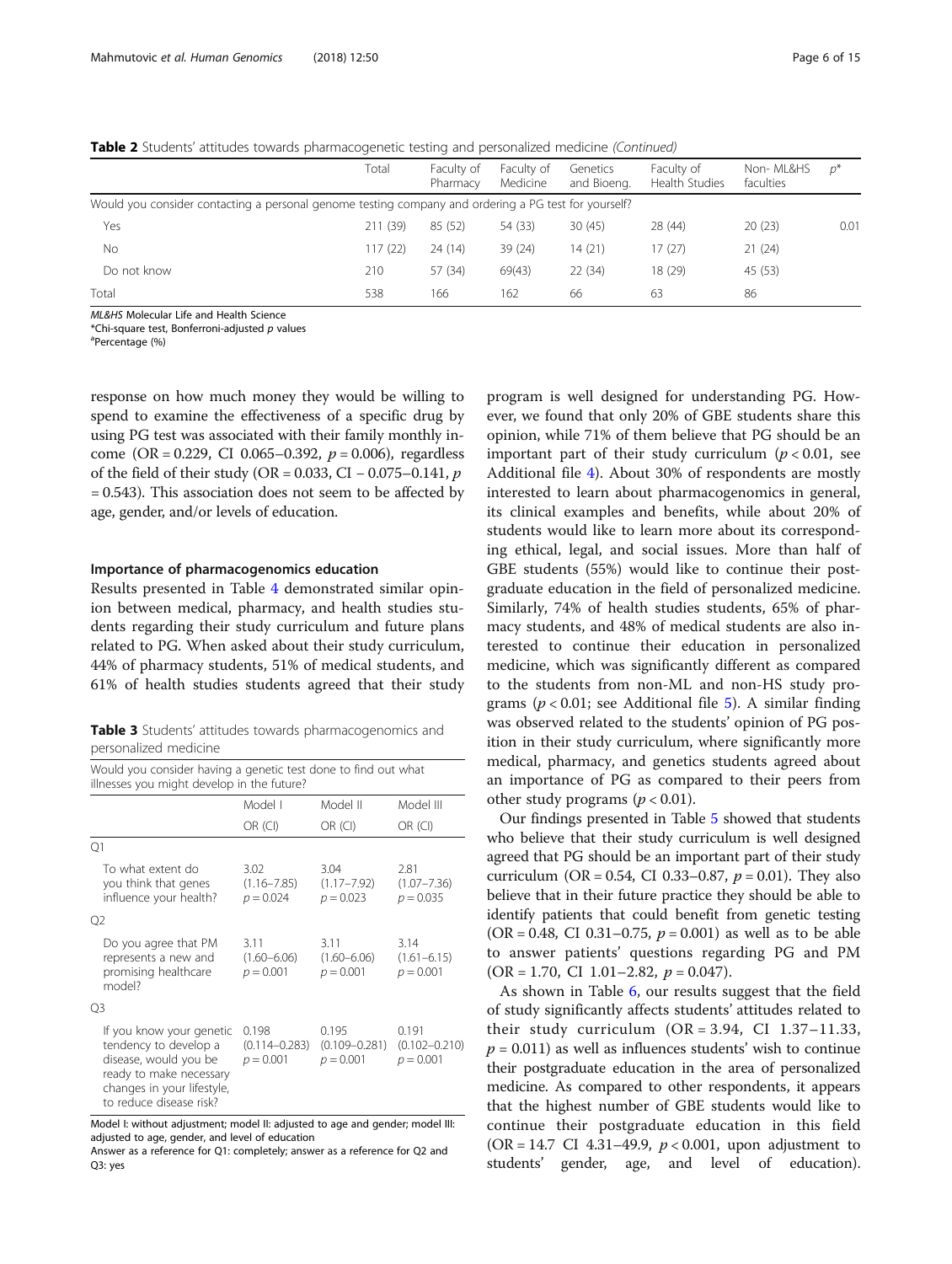<span id="page-6-0"></span>Table 4 Students' opinion regarding the study curriculum and their future plans in pharmacogenomics

|                                                                      | Total        | Faculty of<br>Pharmacy | Faculty of<br>Medicine | Genetics and<br>Bioengineering                                                                              | Faculty of<br>Health Studies | Non-ML&HS<br>faculties | $p^*$  |
|----------------------------------------------------------------------|--------------|------------------------|------------------------|-------------------------------------------------------------------------------------------------------------|------------------------------|------------------------|--------|
|                                                                      |              |                        |                        | Do you think that the curriculum of your study program is well designed for understanding pharmacogenomics? |                              |                        |        |
| Agree                                                                | 219 $(40)^a$ | 74 (44)                | 78 (51)                | 15(20)                                                                                                      | 37(61)                       | 15(18)                 | < 0.01 |
| Disagree                                                             | 185 (34)     | 71(43)                 | 40(26)                 | 25(32)                                                                                                      | 17(28)                       | 32(37)                 |        |
| Not sure                                                             | 139 (26)     | 21(13)                 | 36(23)                 | 37 (48)                                                                                                     | 7(11)                        | 38 (45)                |        |
| Total                                                                | 543          | 166                    | 154                    | 77                                                                                                          | 61                           | 85                     |        |
| Pharmacogenomics should be an important part of my study curriculum. |              |                        |                        |                                                                                                             |                              |                        |        |
| Agree                                                                | 204 (38)     | 65 (39)                | 61 (39)                | 46 (71)                                                                                                     | 7(11)                        | 25(29)                 | < 0.01 |
| Disagree                                                             | 112(21)      | 86 (52)                | 8(5)                   | 1(1)                                                                                                        |                              | 17(20)                 |        |
| Not sure                                                             | 318(41)      | 15(9)                  | 86 (56)                | 18 (28)                                                                                                     | 55 (89)                      | 44 (51)                |        |
| Total                                                                | 534          | 166                    | 155                    | 65                                                                                                          | 62                           | 86                     |        |
|                                                                      |              |                        |                        | Would you like to continue your postgraduate education in the field of personalized medicine?               |                              |                        |        |
| Yes                                                                  | 275 (53)     | 107(65)                | 74 (48)                | 36 (55)                                                                                                     | 45 (74)                      | 13(16)                 | < 0.01 |
| <b>No</b>                                                            | 97 (18)      | 17(10)                 | 41(27)                 | 6(9)                                                                                                        | 10(16)                       | 32(39)                 |        |
| Do not know                                                          | 146 (29)     | 40(25)                 | 39(25)                 | 24 (36)                                                                                                     | 6(10)                        | 37(45)                 |        |
| Total                                                                | 527          | 164                    | 154                    | 66                                                                                                          | 61                           | 82                     |        |

ML&HS, Molecular Life and Health Science

\*Chi-square test, Bonferroni-adjusted  $p$  values

Percentage (%)

Furthermore, our results suggest that students who believe that their study program is well designed to provide them with an adequate understanding of PG are also more willing to continue their postgraduate education in the area of personalized medicine (OR =  $4.68$ , CI 2.59– $8.47$ , $p$ ) < 0.001). Similarly, it appears that these students also believe that PG should be an important part of their study curriculum (OR = 1.79 CI 1.01–3.19,  $p = 0.045$ ), and this opinion is particularly affected by the level of education  $(OR = 2.40 \text{ CI } 1.28 - 4.48, p = 0.006).$ 

Furthermore, as shown in Table [7](#page-8-0), our results demonstrated an interesting difference in attitude between pharmacy students from Sarajevo and Tuzla. A significantly higher number of pharmacy students at the University of Sarajevo, who have an elective course "Pharmacogenomics and Personalized Therapy" included in their study curriculum, believe that genes influence their health  $(p = 0.011)$ , consider having genetic test done  $(p < 0.05)$ , and agree that PM represents a new and promising healthcare model ( $p < 0.001$ ), as compared to their colleagues from the Faculty of Pharmacy in Tuzla whose curriculum seems to cover PG education only as a few topics built into other coursework. In addition, the higher number of pharmacy students from Sarajevo agree that PG should be an important part of their study curriculum  $(p < 0.001)$ . All surveyed pharmacy students from the University of Tuzla disagree that PG should be an important part of their study curriculum as opposed to only 6% of pharmacy students from the University of Sarajevo who believe that PG is not essential for their education.

## Students' awareness about the ethical, legal, and social implications (ELSI)

Our results showed that about 45% of all students participating in our survey are aware of different ethical aspects of genetic testing, ranging from 27% of students at the Faculty of Health Studies to 54% of pharmacy students ( $p < 0.01$ , Table [8](#page-9-0) and Additional file [6\)](#page-12-0). The highest percentage (46%) of all respondents believed that patient privacy is the most related ethical issue to pharmacogenetic testing, while 18% believed that the key issue is data confidentiality ( $p < 0.01$ ). Other ethical issues, such as incidental findings, racial issues, and stigma, were selected by 9%, 5%, and 4% of students, respectively. Our results revealed that 44% of students are worried about the possibility that PG test results may be passed to the unauthorized persons, and this opinion was shared similarly across different faculties (no significant difference). When asked which of the healthcare professionals should have an access to their PG information, 75% of students believe that a physician, 50% of students selected a genetic counselor, while 35% of them believe that a pharmacist should have this information. Furthermore, approximately one third of the respondents believe that they would be disadvantaged at work or job seeking in a case of unfavorable results of genetic test. Our analysis of questions related to the social issues showed that about half of participating students would not feel "helpless" or "pessimistic" (49%) nor they would feel "different" or "inadequate" (50%) in case of the unfavorable test results. Students' answers regarding all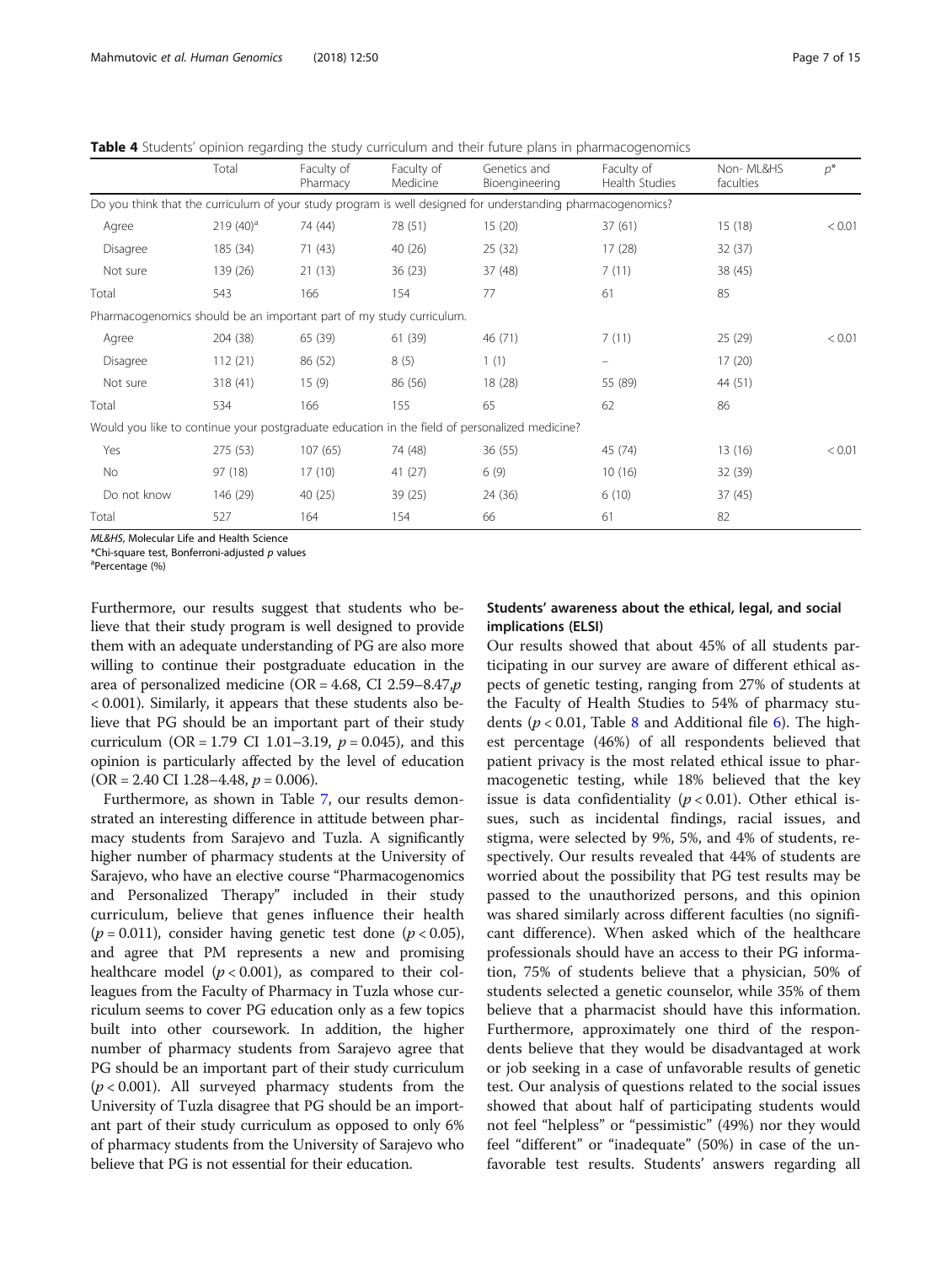<span id="page-7-0"></span>

| <b>Table 5</b> Students' attitudes towards continued education in |  |  |  |
|-------------------------------------------------------------------|--|--|--|
| pharmacogenomics                                                  |  |  |  |

| Do you think that the curriculum of your study program is well designed<br>for understanding PG?                                                     |                                           |                                           |                                           |
|------------------------------------------------------------------------------------------------------------------------------------------------------|-------------------------------------------|-------------------------------------------|-------------------------------------------|
|                                                                                                                                                      | Model I                                   | Model II                                  | Model III                                 |
|                                                                                                                                                      | OR (CI)                                   | OR (CI)                                   | OR (CI)                                   |
| Q1                                                                                                                                                   |                                           |                                           |                                           |
| PG should be an<br>important part of my<br>study curriculum.                                                                                         | 0.54<br>$(0.33 - 0.87)$<br>$p = 0.012$    | 0.54<br>$(0.33 - 0.88)$<br>$p = 0.014$    | 0.75<br>$(0.43 - 1.30)$<br>$p = 0.307$    |
| Q <sub>2</sub>                                                                                                                                       |                                           |                                           |                                           |
| In my future practice,<br>I should be able to<br>identify patients that<br>could benefit from<br>genetic testing.                                    | 0.48<br>$(0.31 - 0.75)$<br>$p = 0.001$    | 0.48<br>$(0.31 - 0.70)$<br>$p = 0.002$    | 0.57<br>$(0.35 - 0.91)$<br>$p = 0.020$    |
| Q <sub>3</sub>                                                                                                                                       |                                           |                                           |                                           |
| In my future practice,<br>I should be able to<br>answer patients'<br>questions regarding<br>PG and personalized<br>medicine.                         | 1.70<br>$(1.01 - 2.82)$<br>$p = 0.047$    | 1.71<br>$(1.02 - 2.87)$<br>$p = 0.044$    | 1.51<br>$(0.87 - 2.62)$<br>$p = 0.146$    |
| Q4                                                                                                                                                   |                                           |                                           |                                           |
| In my future practice,<br>I should be able to<br>identify drugs that would<br>require PG testing prior<br>to their administration<br>to the patient. | 0.043<br>$(0.011 - 0.098)$<br>$p = 0.121$ | 0.050<br>$(0.006 - 0.107)$<br>$p = 0.079$ | 0.049<br>$(0.007 - 0.106)$<br>$p = 0.086$ |
| Q <sub>5</sub>                                                                                                                                       |                                           |                                           |                                           |
| What is your field<br>of study?                                                                                                                      | 3.94<br>$(1.37 - 11.33)$<br>$p = 0.011$   | 7.23<br>$(1.99 - 26.2)$<br>$p = 0.003$    | 7.23<br>$(1.99 - 26.2)$<br>$p = 0.003$    |

Model I: without adjustment; model II: adjusted to age and gender; model III: adjusted to age, gender, and level of education Answer as a reference for Q1: agree; answer as a reference for Q2: agree;

answer as a reference for Q3: agree; answer as a reference for Q4: agree; answer as a reference for Q5: Genetics and Bioengineering

above ELSI were similar across all participating disciplines (no significant difference). Our results presented in Table [9](#page-10-0) showed that students who are worried about the possibility that PG test may reveal that they have additional risk factors for other diseases would also feel "different" and "inadequate"  $(OR = 2.48, CI 1.34-4.60,$  $p = 0.004$ ). A similar finding was demonstrated upon adjustment to students' age, gender, and level of education  $(OR = 2.15, CI 1.13–4.10, p = 0.020).$ 

## **Discussion**

This is the first study that analyzed the level of awareness and attitude towards genetic tests, pharmacogenomics, and personalized medicine among students from several different universities in Bosnia and Herzegovina (BH). Our results showed that health and molecular life science students are generally aware of PG, and the level of awareness about personal genome testing companies

| Would you like to continue your postgraduate education (master, PhD, |  |
|----------------------------------------------------------------------|--|
| specialization) in the field of personalized medicine?               |  |

|                                                                                                     | Model I                                | Model II                               | Model III                              |
|-----------------------------------------------------------------------------------------------------|----------------------------------------|----------------------------------------|----------------------------------------|
|                                                                                                     | $OR$ (CI)                              | OR (CI)                                | $OR$ (CI)                              |
| O1                                                                                                  |                                        |                                        |                                        |
| PG should be an important<br>part of my study curriculum.                                           | 1.73<br>$(0.99 - 3.02)$<br>$p = 0.056$ | 1.79<br>$(1.01 - 3.19)$<br>$p = 0.045$ | 2.40<br>$(1.28 - 4.48)$<br>$p = 0.006$ |
| Q <sub>2</sub>                                                                                      |                                        |                                        |                                        |
| Do you think that the curriculum<br>of your study program is well<br>designed for understanding PG? | 4.68<br>$(2.59 - 8.47)$<br>p < 0.001   | 4.71<br>$(2.59 - 8.57)$<br>p < 0.001   | 4.27<br>$(2.28 - 7.99)$<br>p < 0.001   |
| Q3                                                                                                  |                                        |                                        |                                        |
| What is your field of study?                                                                        | 14.7<br>$(4.31 - 49.9)$<br>p < 0.001   | 14.1<br>$(3.94 - 50.6)$<br>p < 0.001   | 16.05<br>$(4.05 - 63.6)$<br>p < 0.001  |

Model I: without adjustment; model II: adjusted to age and gender; model III: adjusted to age, gender, and level of education Answer as a reference for Q1: agree; answer as a reference for Q2: agree;

answer as a reference for Q3: Genetics and Bioengineering

appears to be similar between medicine and pharmacy students. However, students from the Faculty of Health Studies (FHS) seem to be less aware of these companies and less interested to employ PM as the novel healthcare model as compared to pharmacy, medicine, or genetics students. Although the respondents from the other non-health- and molecular life science-related studies are also generally aware of genes influence on their health, our results suggest that the level of their awareness about personal genome testing companies is significantly lower than that of their peers from medicine, pharmacy, and genetics.

Importantly, here we also demonstrated that about 40% of pharmacy students believe that PG should be an important part of their study curriculum and more than 60% of these students would like to continue their postgraduate education in the field of personalized medicine. This is in line with the recent study, which showed that the majority of students from the eight pharmacy schools in California were aware of pharmacogenomics, agreed that PG is important for the future pharmacist, and would be interested in a residency, fellowship, and/ or career specializing PG  $[51]$  $[51]$  $[51]$ . However, Latif  $[8]$  $[8]$  $[8]$  reported that in the USA by 2005, PG was only being taught at a cursory level and highlighted the need to incorporate PG into the pharmacy curriculum. A recent survey of pharmacy students in California concluded that the presence of a stand-alone PG course did not impact student-perceived preparedness for a career in pharmacogenomics [[51\]](#page-13-0). These findings are in accordance with the other studies including students from the medical schools in the UK  $[41]$  $[41]$  $[41]$  and USA  $[52]$  $[52]$ , which also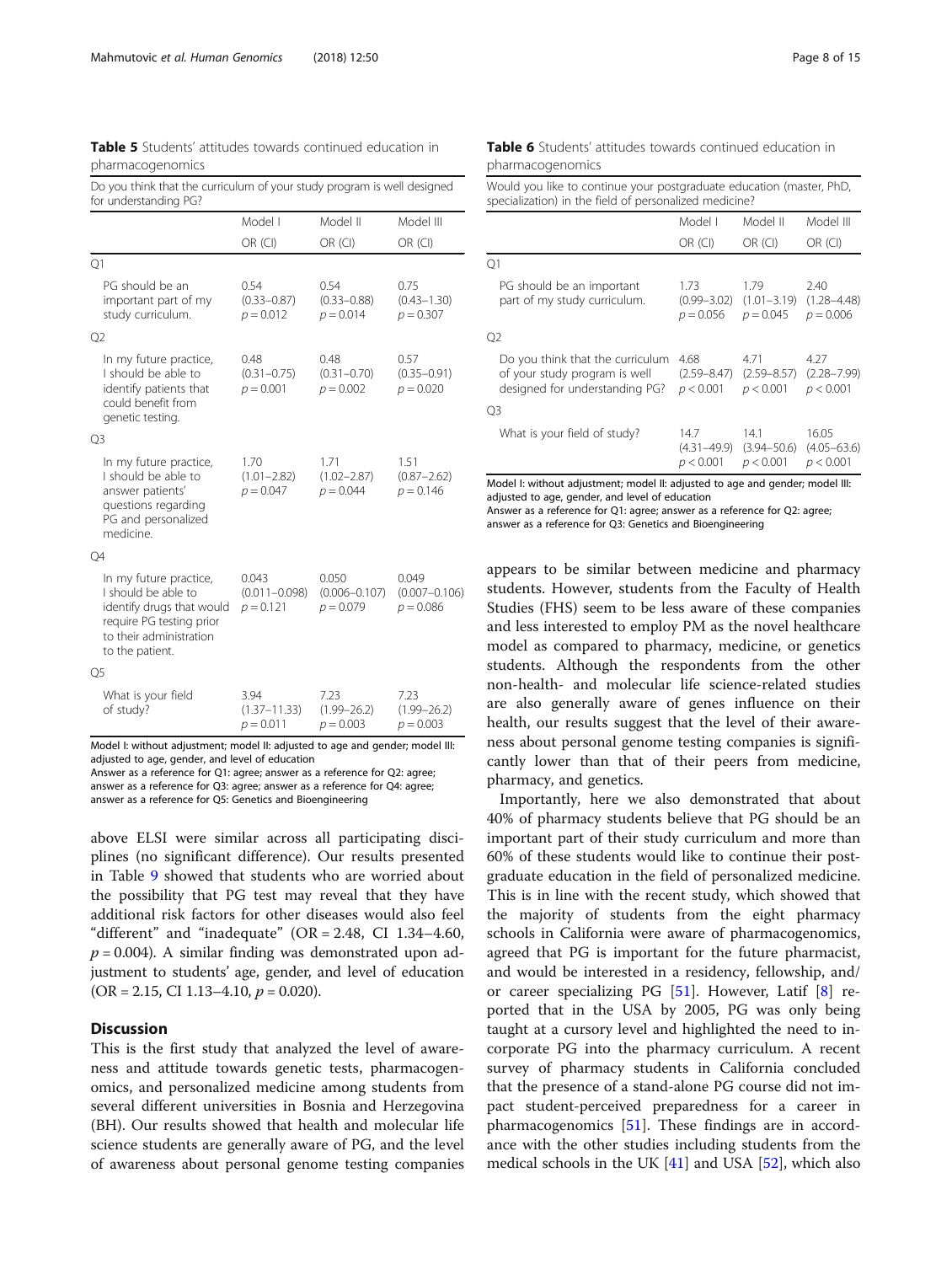|                                           | Total       | Faculty of Pharmacy, University of Sarajevo                                                   | Faculty of Pharmacy, University of Tuzla | $p^*$     |
|-------------------------------------------|-------------|-----------------------------------------------------------------------------------------------|------------------------------------------|-----------|
|                                           |             | Have you heard about personal genome testing companies?                                       |                                          |           |
| Yes                                       | 95 $(57)^a$ | 53 (62)                                                                                       | 42 (52)                                  | 0.261     |
| No                                        | 39 (24)     | 17 (20)                                                                                       | 22 (27)                                  |           |
| Do not know                               | 32 (19)     | 15 (18)                                                                                       | 17(21)                                   |           |
| Total                                     | 166         | 85                                                                                            | 81                                       |           |
|                                           |             | To what extent do you think genes influence your health?                                      |                                          |           |
| Completely                                | 30 (18)     | 20(24)                                                                                        | 10(12)                                   | 0.011     |
| Moderately                                | 129 (78)    | 64 (75)                                                                                       | 65 (80)                                  |           |
| Not at all                                | 1(1)        |                                                                                               | 1(1)                                     |           |
| Do not know                               | 6(4)        | 1(1)                                                                                          | 5(6)                                     |           |
| Total                                     | 166         | 85                                                                                            | 81                                       |           |
| Would you consider having a genetic test? |             |                                                                                               |                                          |           |
| Yes                                       | 85(51)      | 51 (60)                                                                                       | 34 (42)                                  | 0.047     |
| <b>No</b>                                 | 24 (14)     | 9(11)                                                                                         | 15 (18)                                  |           |
| Not sure                                  | 57 (34)     | 25 (29)                                                                                       | 32 (40)                                  |           |
| Total                                     |             |                                                                                               |                                          |           |
|                                           |             | Do you agree that personalized medicine represents a new and promising healthcare model?      |                                          |           |
| Agree                                     | 116 (70)    | 78 (92)                                                                                       | 38 (46)                                  | p < 0.001 |
| Disagree                                  | 14(8)       | 2(2)                                                                                          | 12(15)                                   |           |
| Not sure                                  | 37 (22)     | 5(5.9)                                                                                        | 32 (39)                                  |           |
| Total                                     | 167         | 85                                                                                            | 82                                       |           |
|                                           |             | Pharmacogenomics should be an important part of my study curriculum.                          |                                          |           |
| Agree                                     | 65 (39)     | 65 (76)                                                                                       |                                          | p < 0.001 |
| Disagree                                  | 86 (52)     | 5(5.9)                                                                                        | 81 (100)                                 |           |
| Not sure                                  | 15(9)       | 15 (18)                                                                                       |                                          |           |
| Total                                     | 166         | 85                                                                                            | 81                                       |           |
|                                           |             | Would you like to continue your postgraduate education in the field of personalized medicine? |                                          |           |
| Yes                                       | 107 (64)    | 31 (36)                                                                                       | 76 (94)                                  | p < 0.001 |
| No                                        | 19 (11)     | 16 (19)                                                                                       | 3(4)                                     |           |
| Do not know                               | 40 (24)     | 38 (45)                                                                                       | 2(2)                                     |           |
| Total                                     | 166         | 85                                                                                            | 81                                       |           |

<span id="page-8-0"></span>

|  |  |  |  | <b>Table 7</b> Pharmacy students' awareness and opinion regarding genetic tests and pharmacogenomics |  |
|--|--|--|--|------------------------------------------------------------------------------------------------------|--|
|  |  |  |  |                                                                                                      |  |
|  |  |  |  |                                                                                                      |  |

:hi-square test, Bonferroni-adjusted  $\bm{\mathsf{p}}$  values

Percentage (%)

clearly indicated that inadequate education at undergraduate and postgraduate medical programs is an important obstacle to more broad use of PG. A recent study performed at the Stanford School of Medicine showed that almost all students taking a course in personalized medicine believed that physicians are not trained to interpret results of PG tests and thus are not able to effectively practice PM [\[52\]](#page-13-0). In line with this study, more than a third of the total number of students participating in our survey disagree that the curriculum of their study program is well designed to understand PG, suggesting that the majority of faculties do not have PG-related courses implemented in their curricula. Similar to our finding that 52% of pharmacy students disagree that their study program is well designed for understanding PG, half of the pharmacy students at the University of Minnesota also argued that their curriculum is not well designed to grasp pharmacogenomics [[38\]](#page-13-0). Interestingly, in contrast to the pharmacy students from the University of Tuzla whose curriculum covers PG topics cursorily, usually not more than a week in a semester as a part of other coursework based on their current curriculum [\(http://frmf.untz.ba/web/bs/integri](http://frmf.untz.ba/web/bs/integrisani-i-i-ii-ciklus/) [sani-i-i-ii-ciklus/\)](http://frmf.untz.ba/web/bs/integrisani-i-i-ii-ciklus/), pharmacy students from the University of Sarajevo think that their curriculum is well designed to understand PG and PM. The Faculty of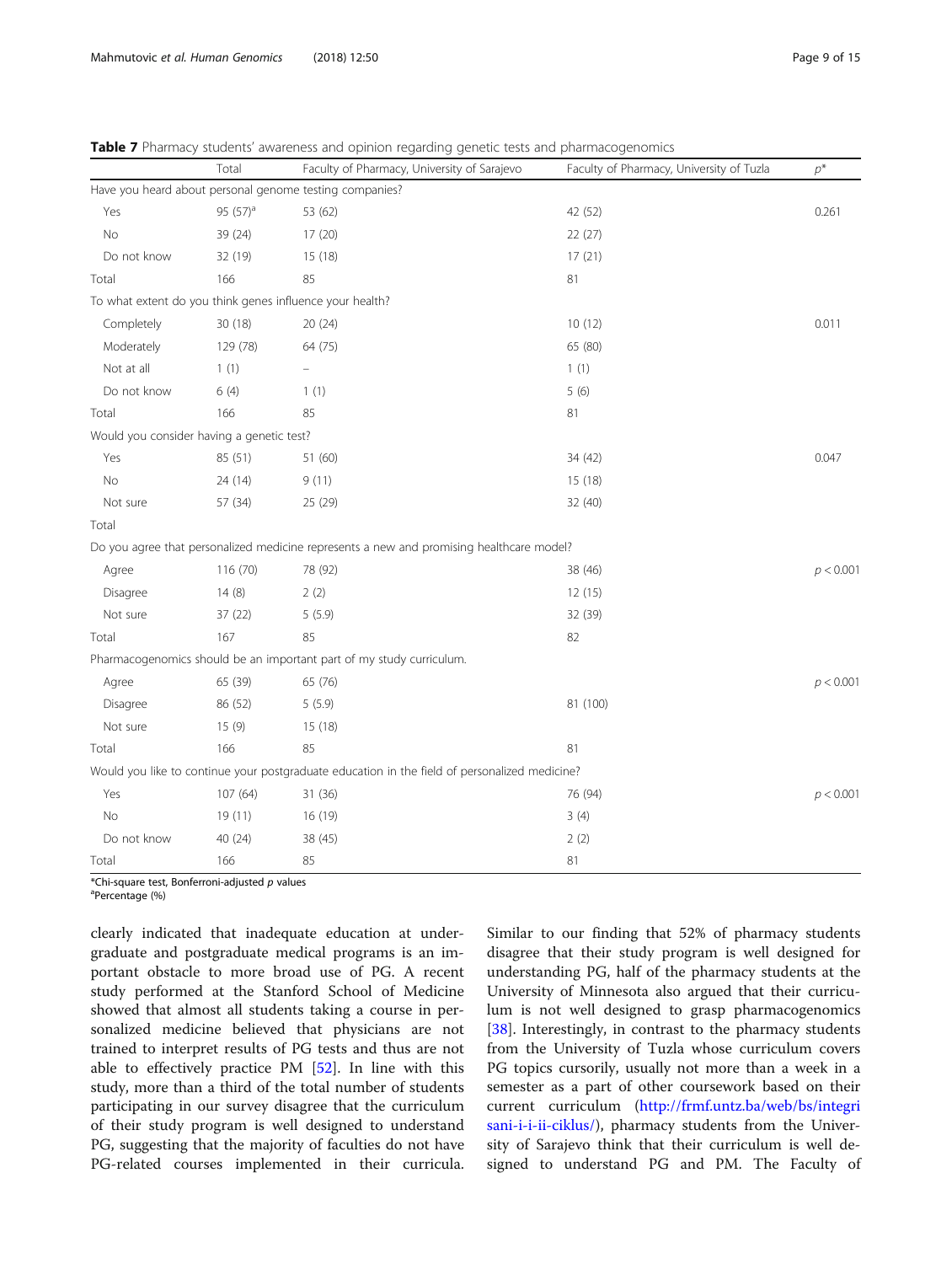<span id="page-9-0"></span>Table 8 Students' awareness and opinion regarding the ethical, legal, and social implications (ELSI)

|                                                                                                                              | Total        | Faculty of<br>Pharmacy | Faculty of<br>Medicine | Genetics and<br>Bioengineering | Faculty of Health<br>Studies | Non-ML&HS | $D^*$  |
|------------------------------------------------------------------------------------------------------------------------------|--------------|------------------------|------------------------|--------------------------------|------------------------------|-----------|--------|
| Ethical                                                                                                                      |              |                        |                        |                                |                              |           |        |
| Are you aware of the different ethical aspects of genetic testing?                                                           |              |                        |                        |                                |                              |           |        |
| Yes                                                                                                                          | 244 $(45)^a$ | 90 (54)                | 50 (36)                | 28 (43)                        | 17(27)                       | 26 (30)   | < 0.01 |
| No                                                                                                                           | 155 (29)     | 32 (19)                | 60(43)                 | 22 (34)                        | 32 (50)                      | 33 (38)   |        |
| Not sure                                                                                                                     | 139 (26)     | 44 (27)                | 30(21)                 | 15(23)                         | 15(23)                       | 27 (32)   |        |
| Total                                                                                                                        | 538          | 166                    | 140                    | 65                             | 64                           | 86        |        |
| What ethical issues do you believe might be related to genetic or PG testing?                                                |              |                        |                        |                                |                              |           |        |
| Patient privacy                                                                                                              | 237 (46)     | 88 (40)                | 63 (34)                | 29 (38)                        | 30(41)                       | 27 (29)   | < 0.01 |
| Data confidentiality                                                                                                         | 91 (18)      | 82 (37)                | 56 (30)                | 14 (18)                        | 13(18)                       | 8(8)      |        |
| Racial issues                                                                                                                | 27(5)        | 10(5)                  | 4(3)                   | 2(3)                           | 12(17)                       | 9(10)     |        |
| Stigma                                                                                                                       | 20(4)        | 7(3)                   | 17(9)                  |                                |                              | 3(3)      |        |
| Incidental findings                                                                                                          | 47 (9)       | 21(9)                  | 21(11)                 | 9(12)                          | 9(12)                        | 8(8)      |        |
| Other                                                                                                                        | 93 (18)      | 14(6)                  | 24 (13)                | 21(28)                         | 9(12)                        | 39 (42)   |        |
| Total                                                                                                                        | 515          | 222                    | 185                    | 75                             | 73                           | 94        |        |
| Legal                                                                                                                        |              |                        |                        |                                |                              |           |        |
| Are you worried about the possibility that the results of a PG test may be passed to unauthorized persons?                   |              |                        |                        |                                |                              |           |        |
| Worried                                                                                                                      | 238 (44)     | 71 (43)                | 69 (44)                | 30(46)                         | 24 (37)                      | 44 (51)   | 1.0    |
| Not worried                                                                                                                  | 190 (35)     | 65 (39)                | 60 (38)                | 24 (36)                        | 21(33)                       | 20(23)    |        |
| No opinion                                                                                                                   | 112(21)      | 30(18)                 | 29 (18)                | 12(18)                         | 19 (30)                      | 22 (26)   |        |
| Total                                                                                                                        | 540          | 166                    | 158                    | 66                             | 64                           | 86        |        |
| In case unfavorable test results should be disclosed, do you believe that you would be disadvantaged at work or job seeking? |              |                        |                        |                                |                              |           |        |
| Yes                                                                                                                          | 165(31)      | 45 (27)                | 49 (31)                | 26 (39)                        | 21(35)                       | 24 (28)   | 0.400  |
| No                                                                                                                           | 219(41)      | 86 (51)                | 71 (45)                | 17(26)                         | 15(25)                       | 30(35)    |        |
| Not sure                                                                                                                     | 152 (28)     | 38(22)                 | 38 (24)                | 23 (35)                        | 24 (40)                      | 32(37)    |        |
| Total                                                                                                                        | 536          | 169                    | 158                    | 66                             | 60                           | 86        |        |
| Social                                                                                                                       |              |                        |                        |                                |                              |           |        |
| In case of an unfavorable test result, do you believe you would feel "helpless" or "pessimistic"?                            |              |                        |                        |                                |                              |           |        |
| Yes                                                                                                                          | 174 (33)     | 63 (38)                | 40 (25)                | 26 (39)                        | 18 (29)                      | 27 (32)   | 0.170  |
| No                                                                                                                           | 265 (49)     | 69 (42)                | 93 (58)                | 35(53)                         | 32 (52)                      | 36 (42)   |        |
| Not sure                                                                                                                     | 98 (18)      | 34 (20)                | 25(16)                 | 5(8)                           | 12 (19)                      | 22(26)    |        |
| Total                                                                                                                        | 537          | 166                    | 158                    | 66                             | 62                           | 85        |        |
| In case of an unfavorable test result, do you believe you would feel "different" or "inadequate"?                            |              |                        |                        |                                |                              |           |        |
| Yes                                                                                                                          | 152 (28)     | 51(31)                 | 32 (20)                | 25 (38)                        | 19 (31)                      | 25 (30)   | 0.100  |
| No                                                                                                                           | 268 (50)     | 84 (50)                | 95 (60)                | 32 (48)                        | 27 (44)                      | 30 (36)   |        |
| Not sure                                                                                                                     | 115 (22)     | 31 (19)                | 31 (20)                | 9(14)                          | 15(25)                       | 29 (34)   |        |
| Total                                                                                                                        | 535          | 166                    | 158                    | 66                             | 61                           | 84        |        |

ML&HS, Molecular Life and Health Science

\*Chi-square test, Bonferroni-adjusted  $p$  values

Percentage (%)

Pharmacy in Sarajevo implemented changes in their curriculum in 2012. Based on our knowledge and information available at the Faculty's website ([http://](http://ffsa.unsa.ba/wp-content/uploads/2014/03/ECTS-katalog-2015.pdf) [ffsa.unsa.ba/wp-content/uploads/2014/03/ECTS-katalog-2](http://ffsa.unsa.ba/wp-content/uploads/2014/03/ECTS-katalog-2015.pdf) [015.pdf](http://ffsa.unsa.ba/wp-content/uploads/2014/03/ECTS-katalog-2015.pdf)), so far in BH only this Faculty included an elective course Pharmacogenomics and Personalized Therapy in the biomedical study course. In addition, pharmacy students from Sarajevo have a lot of subject education built into their other coursework. This is may be the reason why student pharmacists from Sarajevo had more positive attitude and future plans towards PG, while the majority of the pharmacy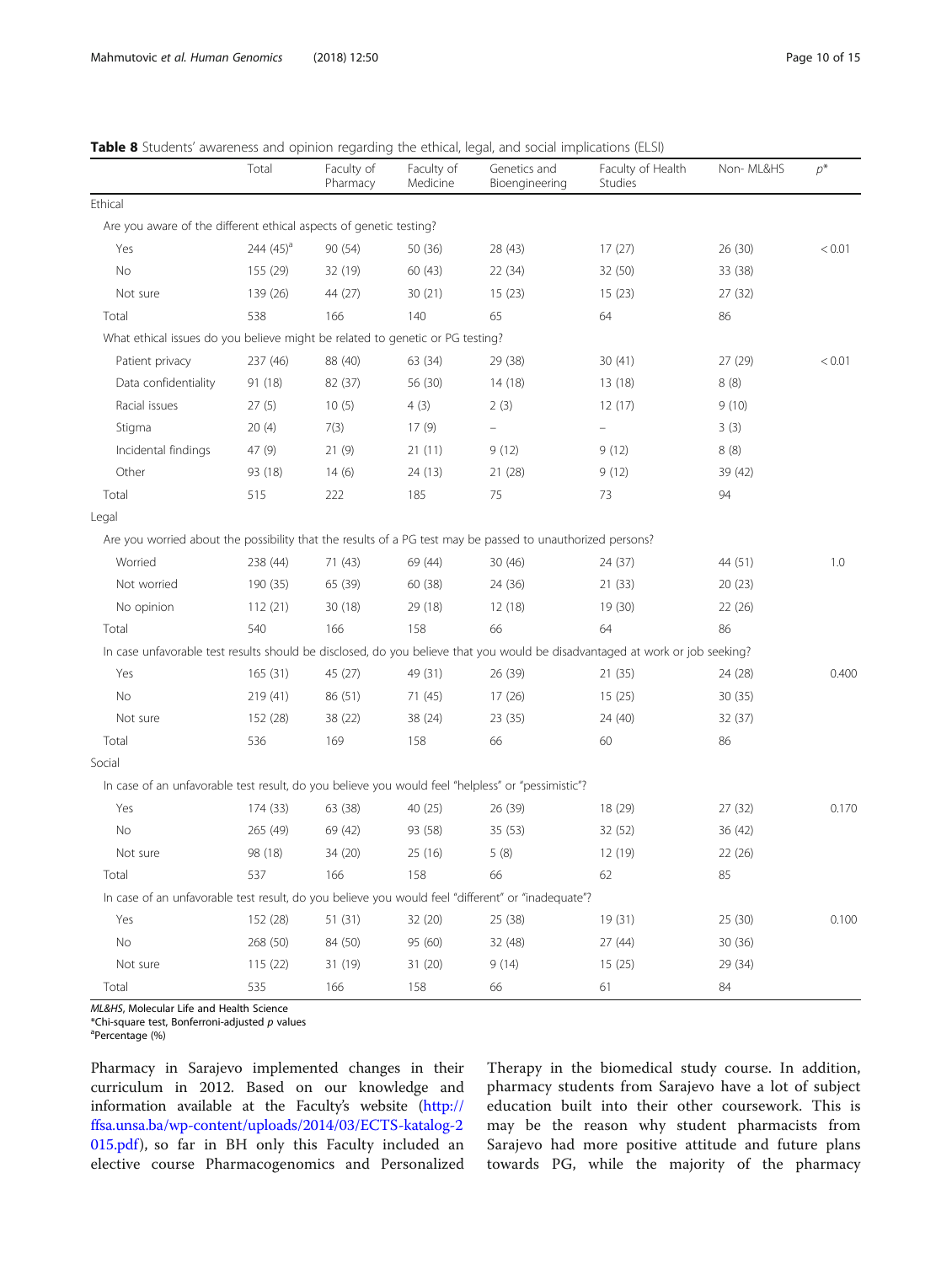<span id="page-10-0"></span>Table 9 Students' opinion regarding the confidentiality and data privacy in pharmacogenomic testing

|                                                                                                                                                        | Model I                                | Model II                              | Model III                             |  |  |  |  |  |
|--------------------------------------------------------------------------------------------------------------------------------------------------------|----------------------------------------|---------------------------------------|---------------------------------------|--|--|--|--|--|
|                                                                                                                                                        | OR (CI)                                | $OR$ (CI)                             | $OR$ (CI)                             |  |  |  |  |  |
| In case of an unfavorable test result, do you believe that you would feel<br>"different" or "inadequate"?                                              |                                        |                                       |                                       |  |  |  |  |  |
| O1                                                                                                                                                     |                                        |                                       |                                       |  |  |  |  |  |
| Are you worried about<br>the possibility that a<br>pharmacogenomics test<br>may reveal that you have<br>additional risk factors for<br>other diseases? | 2.48<br>$(1.34 - 4.60)$<br>$p = 0.004$ | 217<br>$(1.15 - 4.09)$<br>$p = 0.017$ | 215<br>$(1.13 - 4.10)$<br>$p = 0.020$ |  |  |  |  |  |

Model I: without adjustment; model II: adjusted to age and gender; model III: adjusted to age, gender, and level of education Answer as a reference for Q1: yes

students from Tuzla disagree that PG should be an important part of their study curriculum.

Students of the Genetics and Bioengineering program at the International University of Sarajevo have special PG topics included in the syllabus of several undergraduate and graduate courses, including courses Pharmaceutical Biotechnology and Omics Technologies. Interestingly, more than 70% of GBE students agree that PG should be an important part of their study curriculum and more than half of them would like to continue their postgraduate education in the field of personalized medicine. Furthermore, as expected, in contrast to students from HS and MLS studies, half of students from other non-related study programs are not interested to continue their education in the field of pharmacogenomics and personalized medicine. Thus, in line with previous studies [[38](#page-13-0), [51](#page-13-0)], our results confirmed that if students do not gain enough PG knowledge during their studies, that would affect their attitudes towards PG as well as their future interest for this area of research or professional practice. Specifically, McCullough et al. [[16](#page-13-0)] showed that pharmacists included in their study lacked the knowledge and self-confidence to act properly based on the results of PG testing. However, an education emphasizing medical applications of PG can significantly increase students' knowledge and comfort in their PG practice. Recently, Pisanu et al. [\[53](#page-13-0)] investigated the discrepancy in PG education in Southeast Europe and recommended that PG should be thought as a stand-alone course or at least as a part of existing genetics courses. The lack of education and clinical guidelines appear to be among the major barriers perceived by participants towards the clinical application of PG [\[51](#page-13-0)].

It is expected that PG will continue to evolve over time and become one of the most relevant aspects of patient care. For this reason, it is of key importance to increase the number of professional practitioners in this new and expanding area of PG and to modify the

current curricula to increase students' knowledge and interests. The survey performed in the UK in 2008 found that typically 2–8 h of PG teaching were included in the pharmacology curricula of UK medical schools [\[41](#page-13-0)]. Previous studies have shown that incorporating active learning experiences in PG would increase student interests [\[54\]](#page-13-0). Additional innovative learning methods in PG have been recently adopted, such as Pharmacogenomics Education Program 3 (PharmGenEd™) open online courses [\[9\]](#page-13-0) and personal genotyping [[52](#page-13-0), [55](#page-13-0), [56](#page-13-0)]. When teaching PG through practical applications, students learn to use genetic information in the framework of medication management, allowing them to understand the significance of PG applications in clinical practice [\[51](#page-13-0)].

As our results indicate, BH students are interested to continue their education in PG. They would like to learn more about pharmacogenomics, its clinical examples and benefits, as well as about ELSI and future developments in this field. Students consider performing genetic tests in their future practice to optimize therapy for their patients as well as answering patients' questions regarding PG and personalized medicine. Interestingly, our results suggest that the field of study significantly influences students' wish to continue their education in this area. This is in line with the previous studies which indicated that healthcare students believe that PG is important for patient care [[16,](#page-13-0) [40\]](#page-13-0) and that they should have the knowledge to employ genetic tests results to optimize therapy and educate their patients [\[38](#page-13-0)].

Students participating in our survey have shown to be aware of different ethical aspects of genetic testing. Interestingly, our results demonstrated that the majority of students appear to be concerned about the patient's privacy and data confidentiality, followed by other ethical issues, such as autonomy, trust, beneficence relating to incidental findings, racial issues, and stigma. The majority of participants in our survey believe that the physician, pharmacist, and genetic counselor should have an access to their PG information. If genetic information is inappropriately disclosed, individuals may suffer from embarrassment, stigma, and discrimination, and these issues are recently considered as the key aspects of respecting confidentiality [\[25](#page-13-0)]. This is increasingly a salient point with developments and prevalence of information and communication technology, especially in the context of health, with emerging EU regulations in context of data sharing. Information and tools that were previously accessible to physicians only under controlled clinical setting within the last decade have been made freely available through the increasing variety of the direct-to-consumer (DTC) genetic tests on the Internet and social networks, often without the public's ability to understand the health risk information that are sold without genetic counseling [[57,](#page-13-0) [58](#page-13-0)]. This issue is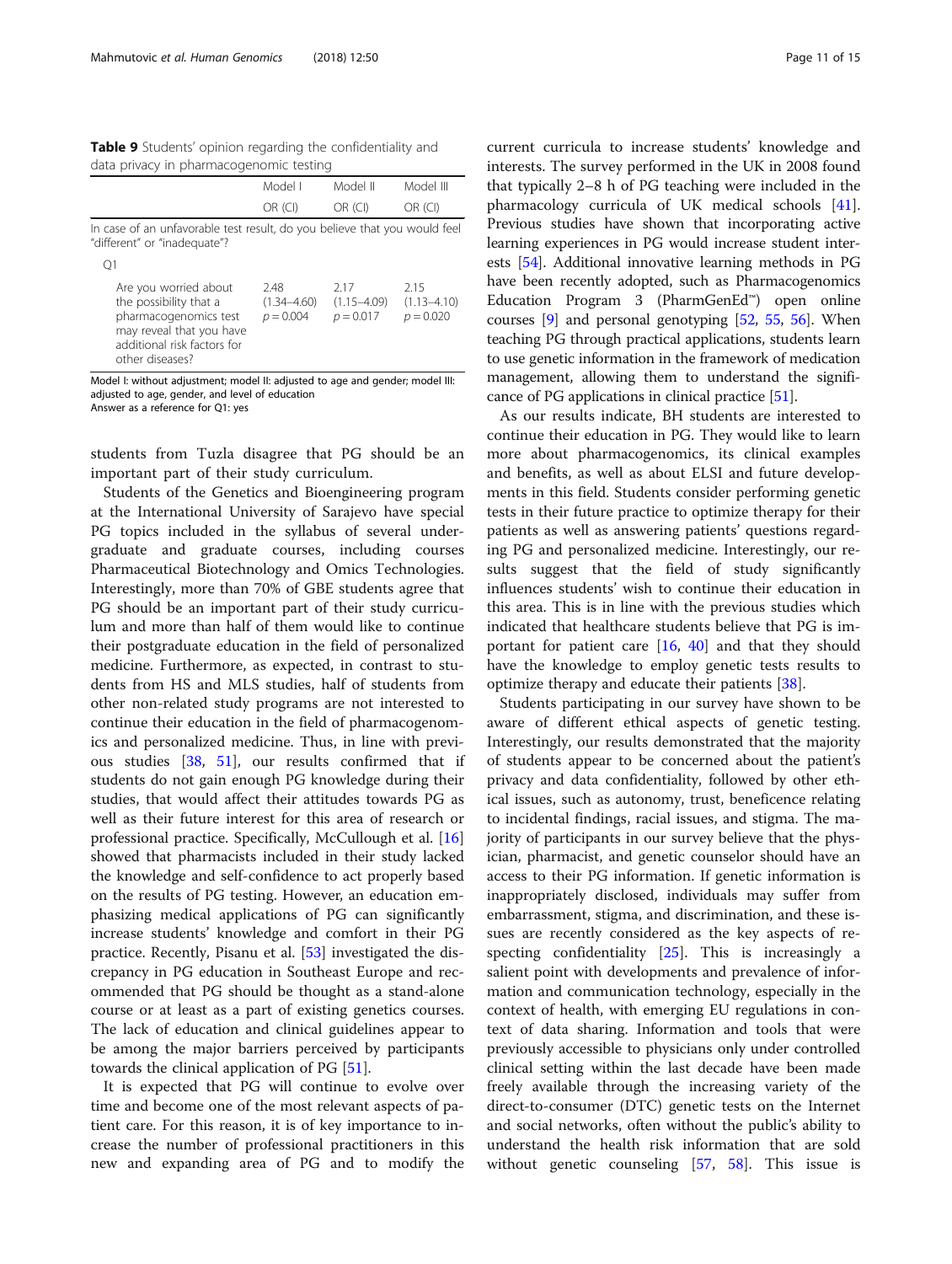particularly important in the low- and middle-income countries, where the use of commercial genomics and DTC tests might not be adequately regulated yet.

Our results suggest that students from non-HS- and non-MLS-related faculties, including architecture, psychology, industrial, mechanical, electrical engineering, and others, are also generally aware of genes influence on their own health as well as about benefits of PM-based healthcare model. About half of these students agree that personalized medicine represents a new and promising healthcare model, and the majority of them would consider having a genetic test done to find out what illnesses they might develop in the future. However, their awareness of personal genome testing companies is lower as well as their readiness to contact a personal genome testing company and order a PG test, as compared to their peers from medicine, pharmacy, and genetics. Furthermore, these students from non-HSand non-MLS-related faculties appear to be less aware regarding the potential ethical implications of PG testing, as compared to the students from medicine and pharmacy. These findings may indicate the significance of educating the public about genomics and its relevant bioethical implications. As recently suggested by Dressler et al. [[59\]](#page-14-0), roundtable discussions, a body of experts' discussions, workshops, and symposia are needed to bring together key interdisciplinary stakeholders in academia, government, profit, and nonprofit organizations to create programs of genomic education for the public. Such efforts can lead to enhanced knowledge and widespread acceptance of PG.

Interestingly, our findings revealed that almost half of all respondents are worried about the possibility that PG test results may be passed to the unauthorized persons, and this opinion was shared similarly across different study programs. Students who are worried about the possibility that PG test may reveal that they have additional risk factors for other diseases would also feel "different" and "inadequate" in case of the unfavorable test results. Otherwise, about half of respondents would not feel "helpless" or "pessimistic," nor they would not feel "different" or "inadequate." This is in line with the previous study, which indicated that every individual would respond in a different way to the genetic test results, and it is considered essential for patients to have a proper counseling to help them understand the meaning and significance of the test results related to their own health [[60,](#page-14-0) [61\]](#page-14-0). This also emphasizes the importance of sociological disciplines in public perceptions of pharmacogenomics and personalized medicine in order to examine and understand better the society's needs, concerns, and attitudes towards the utilization of PG testing and its wider clinical implementation as well as to be an asset in instituting policies and regulating the use of genetic

information. This is in line with the findings of the recent survey of the general public in Belgium on genetics and genetic testing [\[62\]](#page-14-0), which indicated that recognizing the attitudes and concerns of the general public is the key in ensuring ethically reliable and socially acceptable application of new genetic technologies. Sociology students should be also approached to expand such studies of people's reactions to genetics and PM/PG, where it would be pertinent to compare expected attitudes with actual attitudes upon receiving results of genetic tests [[22](#page-13-0)].

An important strength of our study was that we recruited a variety of health science students across the nation within three different settings (medicine, pharmacy, health studies), genetics students, and students from other non-molecular life and non-health science programs. Another key aspect of our study was that, for the first time in BH, we have investigated students' perceptions regarding their knowledge, skills, and attitudes towards pharmacogenomics and personalized medicine as well as their ethical, legal, and social implications. In addition, we compared opinions and attitudes of students who were exposed vs. students who were non-exposed to the PG course that further strengthens our results. Although our survey explored students' interest in learning more about PG, we did not investigate which teaching tools students would favor in order to determine the most effective way to educate students in PG. Another limitation is that the survey which we designed assessed perceived (or self-reported) understanding and skills in pharmacogenomics and personalized medicine, with the limited possibility to evaluate actual students' knowledge and capabilities. Lastly, survey tools that employ Likert scale are prone to central tendency bias due to selection of neutral answers. However, the potential impact of this type of bias on our results is probably small due to low percentage of neutral answers in the majority of our questions. Notwithstanding these limitations, our study will offer an important reference point for future comparative studies between different regions and countries as well as between different disciplines.

#### Conclusions

Here we investigated for the first time students' perceptions about pharmacogenomics and personalized medicine across the nation and various study programs that was, based on our knowledge, never studied before in Bosnia and Herzegovina. Our results show that most of the students participating in our survey, other than pharmacy students from Sarajevo, believe that they do not have well-designed curricula for understanding and practicing PG. The large number of students enrolled in molecular life and health sciences clearly expressed their wish to be more educated in this field. This implies the need for the development of study programs in the area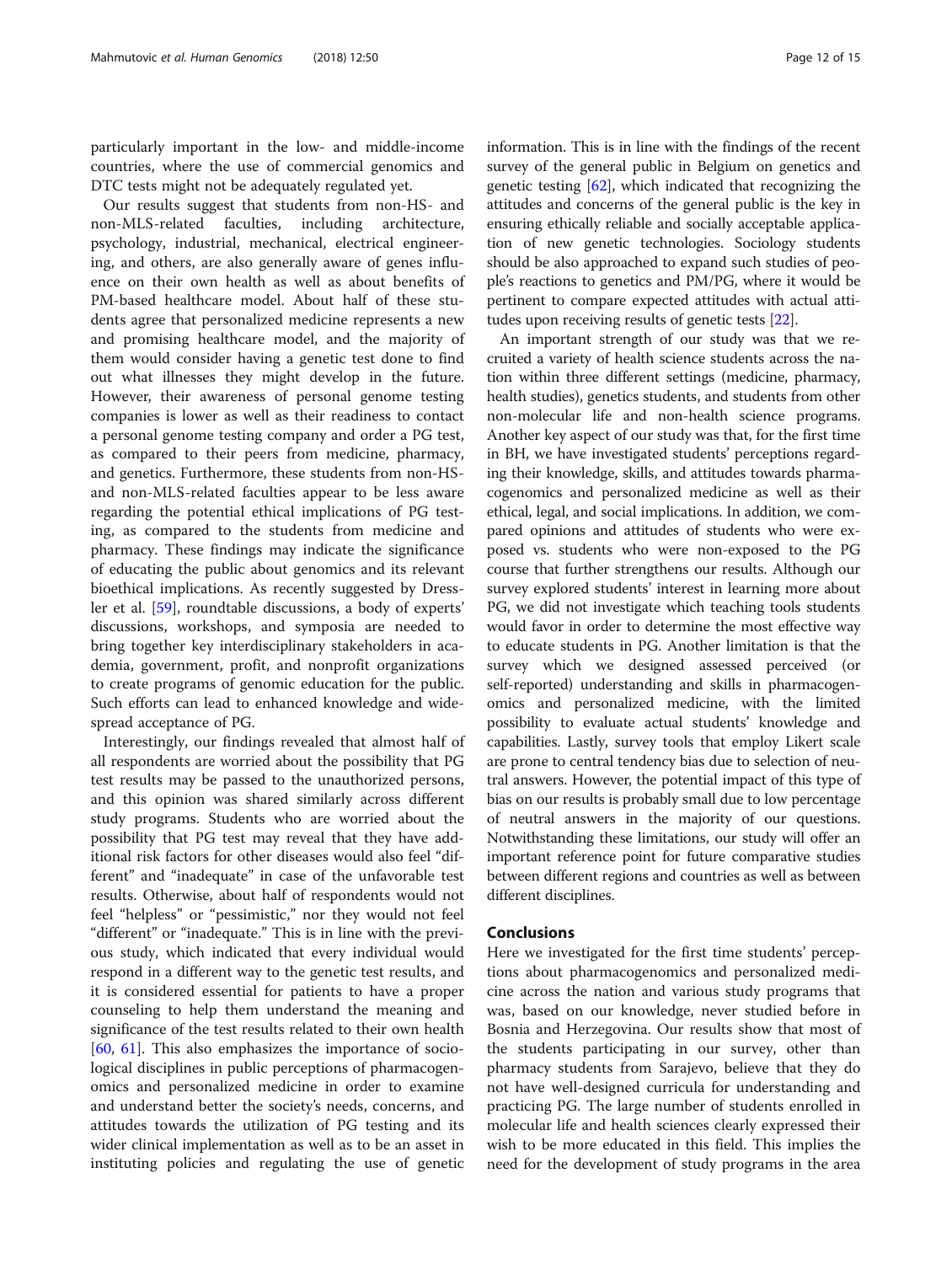<span id="page-12-0"></span>of PG in order to equip future providers with the knowledge, skills, and attitude required to practice personalized medicine. This could also further highlight the need for increased genetic literacy education throughout high school levels throughout Europe and beyond. In order to accomplish this important goal, it would be pertinent to enhance collaboration between universities, healthcare institution, and governing bodies to incorporate more training and continued education topics related to pharmacogenomics and genetic testing. There could also be a potential here for increasing the number of interdisciplinary events or training between different disciplines, such as those highlighted in this study, both for students and for educators and researchers in order to discuss various forms of curriculum development. Thus, expanding the pharmacogenomic path of biomedical education represents an essential step for ensuring the widespread clinical implementation of personalized medicine.

## Additional files

[Additional file 1:](https://doi.org/10.1186/s40246-018-0182-2) The survey questionnaire—the file describes the questionnaire that was employed in this study. (PDF 295 kb)

[Additional file 2:](https://doi.org/10.1186/s40246-018-0182-2) Students' awareness about pharmacogenomics-the table represents  $p$  values calculated with chi-square test between each faculty, based on the first question from Table [2](#page-4-0). (PDF 50 kb)

[Additional file 3:](https://doi.org/10.1186/s40246-018-0182-2) Levels of students' awareness about genetic tests and pharmacogenomics—the table represents  $p$  values calculated with chi-square test between each faculty, based on the fourth question from Table [2.](#page-4-0) (PDF 204 kb)

[Additional file 4:](https://doi.org/10.1186/s40246-018-0182-2) Students' opinion regarding the study curriculum and their future plans in pharmacogenomics—the table represents  $p$  values calculated with chi-square test between each faculty, based on the first question from Table [4.](#page-6-0) (PDF 134 kb)

[Additional file 5:](https://doi.org/10.1186/s40246-018-0182-2) Students' opinion regarding the study curriculum and their future plans in pharmacogenomics—the table represents  $p$  values calculated with chi-square test between each faculty, based on the third question from Table [4.](#page-6-0) (PDF 134 kb)

[Additional file 6:](https://doi.org/10.1186/s40246-018-0182-2) Students' awareness and opinion regarding the ethical, legal, and social issues—the table represents  $p$  values calculated with chi-square test between each faculty, based on the first question from Table [8](#page-9-0). (PDF 133 kb)

#### Abbreviations

BH: Bosnia and Herzegovina; CI: Confidence intervals; DTC: Direct-to-consumer; ELSI: Ethical, legal, and social implications; FDA: Food and Drug Administration; FHS: Faculty of Health Studies; GBE: Genetics and Bioengineering; HS: Health Studies; IBM SPSS®23: IBM Statistical Package for Social Science, Version 23; MLS: Molecular and life sciences; OR: Odds ratio; PG: Pharmacogenomics; PharmGenEd™: Pharmacogenomics Education Program; PharmGKB: Pharmacogenomics Knowledgebase; PM: Personalized medicine

#### Acknowledgements

The authors would like to thank all students participating in this survey, as well as all managerial and administrative staff for the survey distribution in participating institutions. We thank Dr. Emin Tahirovic for his kind help with the statistical analysis. This article is based upon work from COST Action IS1303 "Citizen's Health through public-private Initiatives: Public health, Market and Ethical perspectives," supported by COST (European Cooperation in Science and Technology) ([http://www.cost.eu\)](http://www.cost.eu).

#### Funding

This study was partially funded by the grants received from the Council of Ministers of BH/Ministry of Civil Affairs BH, awarded to SS.

#### Availability of data and materials

The data supporting the conclusions of this article are included within the article and its additional files.

#### Authors' contributions

MW, SS, and CD participated in the development of the questionnaire. LM, CD, AM, and NH were involved in the survey distribution and data acquisition. LM was responsible for the statistical analysis and has made substantial contribution to the data interpretation. MA was involved in the statistical analysis. LM and BA were engaged in the writing of the initial draft of the manuscript. FBA helped in the data collection process. MW and OF revised the manuscript critically for its important intellectual content. SS conceived and designed the study, coordinated and supervised the study, provided its financial support, interpreted data, and revised the manuscript critically for its important intellectual content. All authors read and approved the final manuscript.

#### Authors' information

Sabina Semiz, PhD, is a Professor in Genetics and Bioengineering at the International University of Sarajevo (IUS). She is the Head of the Bosnia and Herzegovina Unit of the UNESCO Chair in Bioethics, Chair of the Cambridge Bioethics Education Network Working Group, and a member of the Management Committee of the CHIP ME COST Action IS1303 "Citizen's Health through public-private Initiatives: Public health, Market and Ethical perspectives." Matthias Wjst, PhD, and Oliver Feeney, PhD, (Researcher in Political Theory and Bioethics at the Centre of Bioethical Research and Analysis) are members of the Management Committee and Working Group 2 and Working Group 3 of the CHIP ME COST Action IS1303. Faruk Berat Akcesme, PhD, and Betul Akcesme, PhD, were Assistant Professors at the Genetics and Bioengineering Program at FENS, and they recently joined the Faculty of Medicine, University of Health Sciences, Istanbul, Turkey. Lejla Mahmutovic and Muhamed Adilovic are PhD students, while Camil Durakovic, Aida Maric, and Nour Hamad were master students at the IUS. Aida Maric recently started her PhD program at the Plant Biotechnology Department, Faculty of Pharmacy and Food Sciences, at the University of Barcelona, Spain.

#### Ethics approval and consent to participate

The study was approved by the Ethical Committee of the International University of Sarajevo (protocol number: IUS-REC-01-575/2017). Each participant was informed of the objectives of the study and informed consent was obtained from all participants.

#### Consent for publication

Not applicable.

#### Competing interests

The authors declare that they have no competing interests.

#### Publisher's Note

Springer Nature remains neutral with regard to jurisdictional claims in published maps and institutional affiliations.

#### Author details

<sup>1</sup> Faculty of Engineering and Natural Sciences, International University of Sarajevo, Hrasnicka cesta 15, 71210 Ilidza, Sarajevo, Bosnia and Herzegovina. <sup>2</sup> Department of Medical Biology, Faculty of Medicine, University of Health Sciences, Istanbul, Turkey. <sup>3</sup>Department of Biostatistics and Medical Informatics, Faculty of Medicine, University of Health Sciences, Istanbul, Turkey. <sup>4</sup> Helmholtz Zentrum Muenchen, German Research Center for Environmental Health (GmbH), Ingolstaedter Landstraße 1, D-85764 Munich, Neuherberg, Germany. <sup>5</sup>Centre of Bioethical Research and Analysis, National University of Ireland (Galway), Galway, Republic of Ireland.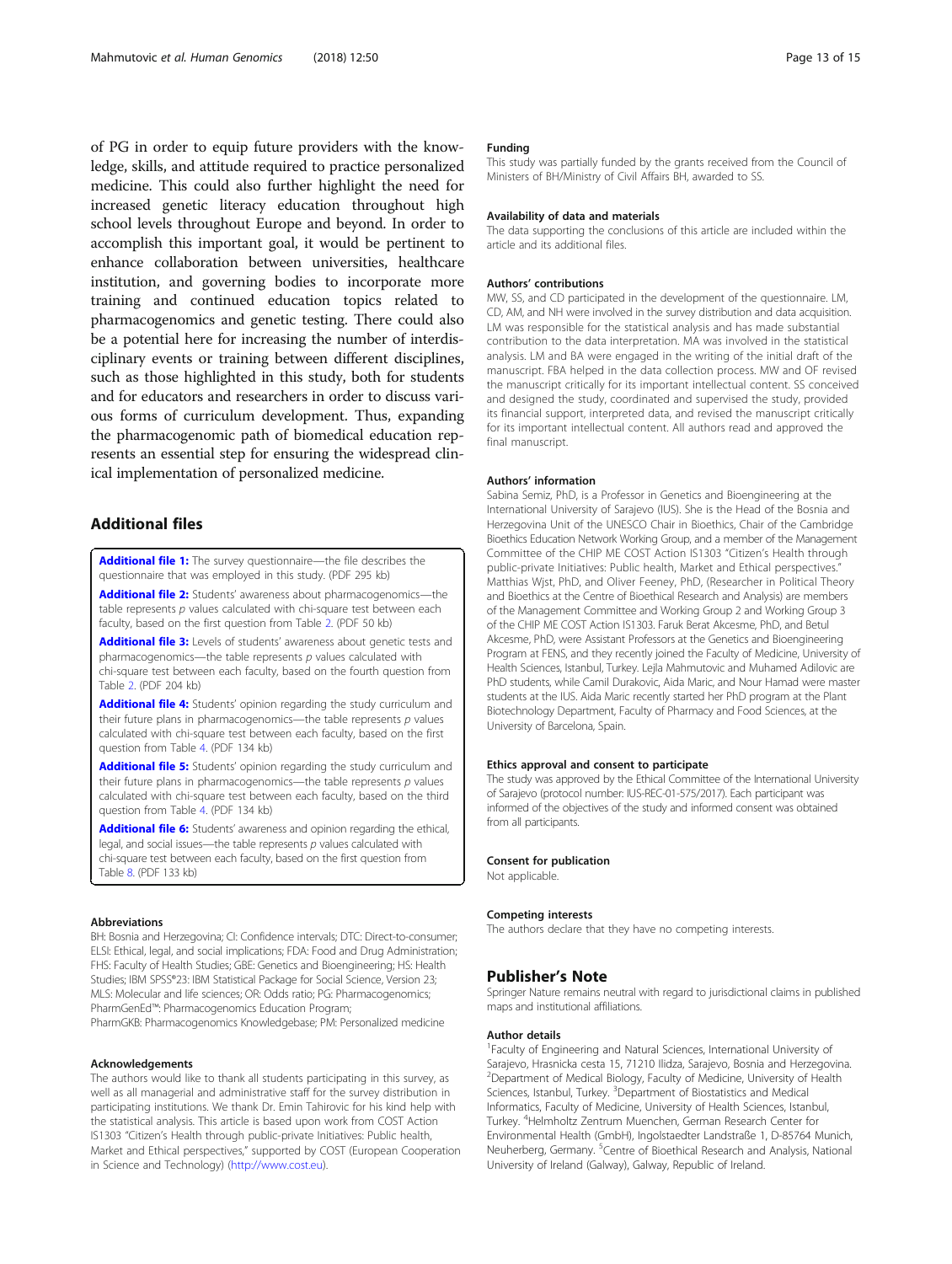#### <span id="page-13-0"></span>Received: 29 June 2018 Accepted: 28 October 2018 Published online: 14 November 2018

#### References

- 1. Abul-Husn NS, et al. Implementation and utilization of genetic testing in personalized medicine. Pharmgenomics Pers Med. 2014;7:227–40.
- 2. Manolio TA, et al. Implementing genomic medicine in the clinic: the future is here. Genet Med. 2013;15(4):258–67.
- 3. McCarthy JJ, et al. Genomic medicine: a decade of successes, challenges, and opportunities. Sci Transl Med. 2013;5(189):189sr4.
- 4. Shuldiner AR, et al. The pharmacogenomics research network translational pharmacogenetics program: overcoming challenges of real-world implementation. Clin Pharmacol Ther. 2013;94(2):207–10.
- Phillips E, Mallal S. Successful translation of pharmacogenetics into the clinic: the abacavir example. Mol Diagn Ther. 2009;13(1):1–9.
- 6. Goldspiel BR, et al. Integrating pharmacogenetic information and clinical decision support into the electronic health record. J Am Med Inform Assoc. 2014;21(3):522–8.
- 7. Collins FS, Morgan M, Patrinos A. The Human Genome Project: lessons from large-scale biology. Science. 2003;300(5617):286–90.
- 8. Latif DA. Pharmacogenetics and pharmacogenomics instruction in schools of pharmacy in the USA: is it adequate? Pharmacogenomics. 2005;6(4):317–9.
- 9. Ma JD, Lee KC, Kuo GM. A massive open online course on pharmacogenomics: not just disruptive innovation but a possible solution. Pharmacogenomics. 2013;14(10):1125–7.
- 10. Collins FS, Varmus H. A new initiative on precision medicine. N Engl J Med. 2015;372(9):793–5.
- 11. Wang B, Canestaro WJ, Choudhry NK. Clinical evidence supporting pharmacogenomic biomarker testing provided in US Food and Drug Administration drug labels. JAMA Intern Med. 2014;174(12):1938–44.
- 12. Johnson JA. Pharmacogenetics in clinical practice: how far have we come and where are we going? Pharmacogenomics. 2013;14(7):835–43.
- 13. Olivier C, Williams-Jones B. Global pharmacogenomics: where is the research taking us? Glob Public Health. 2014;9(3):312–24.
- 14. Elewa H, et al. A survey on the awareness and attitude of pharmacists and doctors towards the application of pharmacogenomics and its challenges in Qatar. J Eval Clin Pract. 2015;21(4):703–9.
- 15. Obara T, et al. Awareness regarding clinical application of pharmacogenetics among Japanese pharmacists. Pharmgenomics Pers Med. 2015;8:35–41.
- 16. McCullough KB, et al. Assessment of the pharmacogenomics educational needs of pharmacists. Am J Pharm Educ. 2011;75(3):51.
- 17. Carlberg C. The need for education in personalized medicine. Personalized Med. 2012;9(2):147–50.
- 18. Dickinson BD. Pharmacogenomic knowledge gaps and educational resource needs among physicians in selected specialties. Pharmacogenomics Personalized Med. 2014;7:145–62.
- 19. Frueh FW, Gurwitz D. From pharmacogenetics to personalized medicine: a vital need for educating health professionals and the community. Pharmacogenomics. 2004;5(5):571–9.
- 20. Salari P, Larijani B. Ethical issues surrounding personalized medicine: a literature review. Acta Med Iran. 2017;55(3):209–17.
- 21. Javitt GH. Policy implications of genetic testing: not just for geneticists anymore. Adv Chronic Kidney Dis. 2006;13(2):178–82.
- 22. Corrigan OP. Pharmacogenetics, ethical issues: review of the Nuffield Council on Bioethics Report. J Med Ethics. 2005;31(3):144–8.
- 23. Rothstein MA, Epps PG. Ethical and legal implications of pharmacogenomics. Nat Rev Genet. 2001;2(3):228–31.
- 24. Motulsky AG. Bioethical problems in pharmacogenetics and ecogenetics. Hum Genet Suppl. 1978;1:185–92.
- 25. Brothers KB, Rothstein MA. Ethical, legal and social implications of incorporating personalized medicine into healthcare. Per Med. 2015;12(1):43–51.
- Lala M, et al. Genetics-based pediatric warfarin dosage regimen derived using pharmacometric bridging. J Pediatr Pharmacol Ther. 2013;18(3):209–19.
- 27. Egalite N, Ozdemir V, Godard B. Pharmacogenomics research involving racial classification: qualitative research findings on researchers' views, perceptions and attitudes towards socioethical responsibilities. Pharmacogenomics. 2007;8(9):1115–26.
- 28. Vogenberg FR, Barash CI, Pursel M. Personalized medicine: part 2: ethical, legal, and regulatory issues. P T. 2010;35(11):624–42.
- 29. Netzer C, Biller-Andorno N. Pharmacogenetic testing, informed consent and the problem of secondary information. Bioethics. 2004;18(4):344–60.
- 30. Spector-Bagdady K. "The Google of healthcare": enabling the privatization of genetic bio/databanking. Ann Epidemiol. 2016;26(7):515–9.
- 31. Niemiec E, Howard HC. Ethical issues in consumer genome sequencing: use of consumers' samples and data. Appl Transl Genom. 2016;8:23–30.
- 32. Trinidad SB, et al. "Getting off the bus closer to your destination": patients' views about pharmacogenetic testing. Perm J. 2015;19(3):21–7.
- 33. Mardis ER. A decade's perspective on DNA sequencing technology. Nature. 2011;470(7333):198–203.
- 34. Manolio TA, et al. Global implementation of genomic medicine: we are not alone. Sci Transl Med. 2015;7(290):290ps13.
- 35. Ndebele P, Musesengwa R. Will developing countries benefit from their participation in genetics research? Malawi Med J. 2008;20(2):67–9.
- 36. Murphy JE, et al. Pharmacogenomics in the curricula of colleges and schools of pharmacy in the United States. Am J Pharm Educ. 2010;74(1):7.
- 37. Ormond KE, et al. Medical and graduate students' attitudes toward personal genomics. Genet Med. 2011;13(5):400–8.
- 38. Moen M, Lamba J. Assessment of healthcare students' views on pharmacogenomics at the University of Minnesota. Pharmacogenomics. 2012;13(13):1537–45.
- 39. Jr JP, et al. Pre-graduate and post-graduate education in personalized medicine in the Czech Republic: statistics, analysis and recommendations. EPMA J. 2014;5(1):22.
- 40. Gurwitz D, et al. Pharmacogenomics education: International Society of Pharmacogenomics recommendations for medical, pharmaceutical, and health schools deans of education. Pharmacogenomics J. 2005;5(4):221–5.
- 41. Higgs JE, et al. Pharmacogenetics education in British medical schools. Genomic Med. 2008;2(3–4):101–5.
- 42. Cavallari LH, et al. Institutional profile: University of Florida Health Personalized Medicine Program. Pharmacogenomics. 2017;18(5):421–6.
- 43. Patrinos GP, Katsila T. Pharmacogenomics education and research at the Department of Pharmacy, University of Patras, Greece. Pharmacogenomics. 2016;17(17):1865–72.
- 44. Eden C, et al. Medical student preparedness for an era of personalized medicine: findings from one US medical school. Per Med. 2016;13(2):129–41.
- 45. Krynetskiy E. Institutional profile: Jayne Haines Center for Pharmacogenomics and Drug Safety: educating future generations of healthcare professionals. Pharmacogenomics. 2013;14(5):465–8.
- 46. Ceric T, et al. Investigation of IVS14 + 1G > A polymorphism of DPYD gene in a group of Bosnian patients treated with 5-fluorouracil and capecitabine. Bosn J Basic Med Sci. 2010;10(2):133–9.
- 47. Hadzagic-Catibusic F, et al. Effects of carbamazepine and valproate on serum aspartate aminotransferase, alanine aminotransferase and gamma glutamyltransferase in children. Med Arch. 2017;71(4):239–42.
- 48. Dujic T, et al. Organic cation transporter 1 variants and gastrointestinal side effects of metformin in patients with type 2 diabetes. Diabet Med. 2016; 33(4):511–4.
- 49. Zhou K, et al. Variation in the glucose transporter gene SLC2A2 is associated with glycemic response to metformin. Nat Genet. 2016;48(9):1055–9.
- 50. Semiz S, et al. Analysis of CYP2C9\*2, CYP2C19\*2, and CYP2D6\*4 polymorphisms in patients with type 2 diabetes mellitus. Bosn J Basic Med Sci. 2010;10(4):287–91.
- 51. Vaksman N, et al. The impact of incorporating of pharmacogenomics into the pharmacy curriculum on student interest. Pharm Educ. 2012;12.
- Salari K, et al. Evidence that personal genome testing enhances student learning in a course on genomics and personalized medicine. PLoS One. 2013;8(7):e68853.
- 53. Pisanu C, et al. Assessment of the pharmacogenomics educational environment in Southeast Europe. Public Health Genomics. 2014;17(5–6):272–9.
- 54. Knoell DL, et al. A genotyping exercise for pharmacogenetics in pharmacy practice. Am J Pharm Educ. 2009;73(3):43.
- 55. Adams SM, et al. Advancing pharmacogenomics education in the Core PharmD curriculum through student personal genomic testing. Am J Pharm Educ. 2016;80(1):3.
- 56. Frick A, et al. Transitioning pharmacogenomics into the clinical setting: training future pharmacists. Front Pharmacol. 2016;7:241.
- 57. Borry P, Cornel MC, Howard HC. Where are you going, where have you been: a recent history of the direct-to-consumer genetic testing market. J Community Genet. 2010;1(3):101–6.
- 58. Collins RE, Wright AJ, Marteau TM. Impact of communicating personalized genetic risk information on perceived control over the risk: a systematic review. Genet Med. 2011;13(4):273–7.